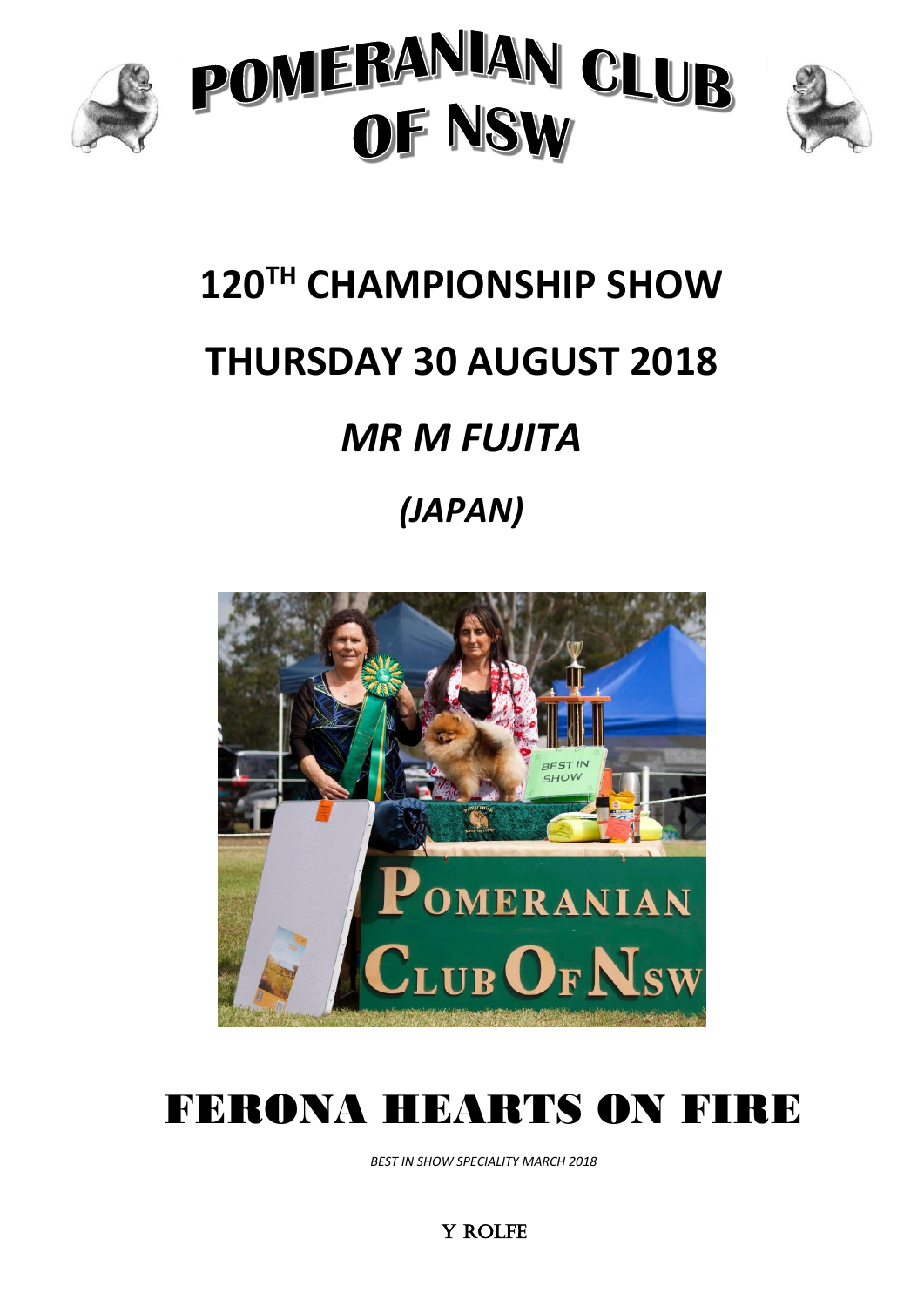## NEW OFFICE BEARERS 2017/2018

| PRESIDENT:                                  | Ros Cavanagh          | 02 6331 9390/0408510059<br>pompillonkennels@yahoocomau |
|---------------------------------------------|-----------------------|--------------------------------------------------------|
| <b>VICE PRESIDENT:</b>                      | Megan Weinert         | 02 4737 9203                                           |
| <b>VICE PRESIDENT:</b>                      | <b>Margaret Munro</b> | 02 4296 9682                                           |
| <b>SECRETARY:</b>                           | Leswyn McGrath        | 02 6337 5633/0409832779                                |
|                                             |                       | leswynmcgrath@livecomau                                |
| <b>TREASURER:</b><br><b>TROPHY STEWARD:</b> | Di Cavanagh           | 02 6331 9390/04138633                                  |
| <b>PUBLICITY OFFICER:</b>                   | Di Cavanagh           | 02 6331 9390/0413863319                                |
| <b>WEB PAGE:</b>                            | Di Cavanagh           | 02 6331 9390/0413863319                                |
|                                             |                       |                                                        |
| <b>COMMITTEE:</b>                           | Caterina Fiorenza     | Elizabeth Friedman                                     |
|                                             | Melina Fiorenza       | Michael Friedman                                       |
|                                             | Robert Jokovljevic    | Lyn Bond                                               |
| PATRONS:                                    | Julie Risk            | <b>Eunice Warner</b>                                   |
|                                             | <b>Margaret Risk</b>  |                                                        |
|                                             |                       |                                                        |
| <b>LIFE MEMBERS:</b>                        | John Van              | Pat Taplin                                             |
|                                             | Slochteren            |                                                        |
| <b>FOUNDING MEMBER:</b>                     | Pat Taplin            |                                                        |
| <b>AUDITOR:</b>                             | Vanja                 |                                                        |
|                                             |                       |                                                        |

THIS SHOW WILL BE CONDUCTED UNDER THE RULES & REGULATION OF DOGS NSW

A COPY MAY BE PERUSED FROM THE SECRETARY

*CATALOGUE DONATED BY DI & ROS CAVANAGH*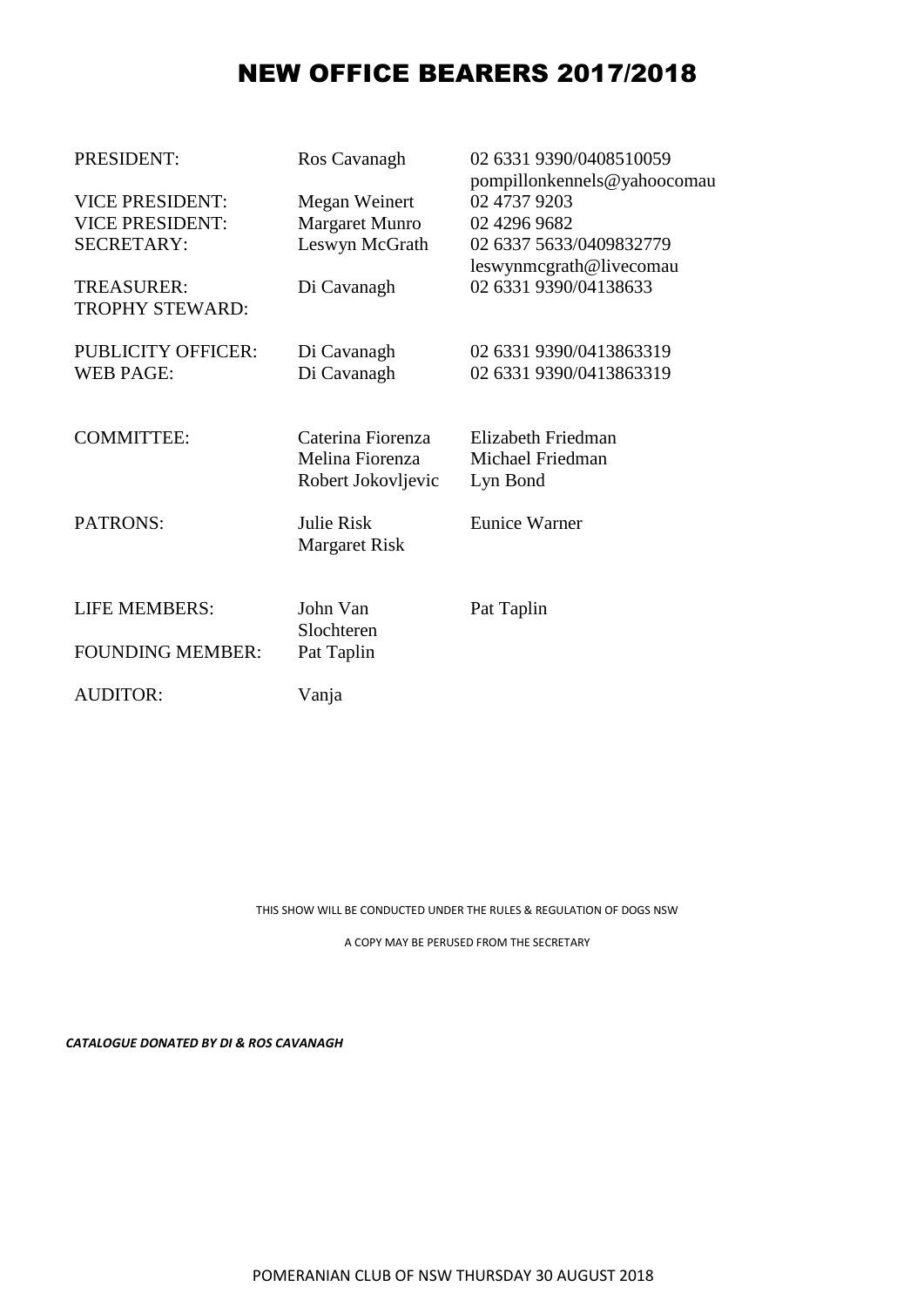# *PRESIDENTS REPORT*

*Well the year is getting away on us again here it is the SPRING FAIR time again.*

*I would like to thank the committee for allowing us to have one of their judges to judge at our Specialty.*

*A big THANK YOU to our judge Mr M Fujita from Japan. I hope he enjoys judging our beautiful Pomeranians.*

*Thank you to Mr Stephen Oliver for stewarding for us today.*

*Thank you to everyone who has entered today & also to those who have very generously donated financially to our trophy table as well as our lunch table.*

*I would like to thank Mrs Wendy Westerside from Bathurst who very kindly accepted the job of making our lovely trolley beds & our gorgeous trolley toppers for BIS & RUPIS.*

*Congratulations to all our winners but as I always say we always take the best dog home at the end of the day.*

*Please support our raffle.*

*Ros*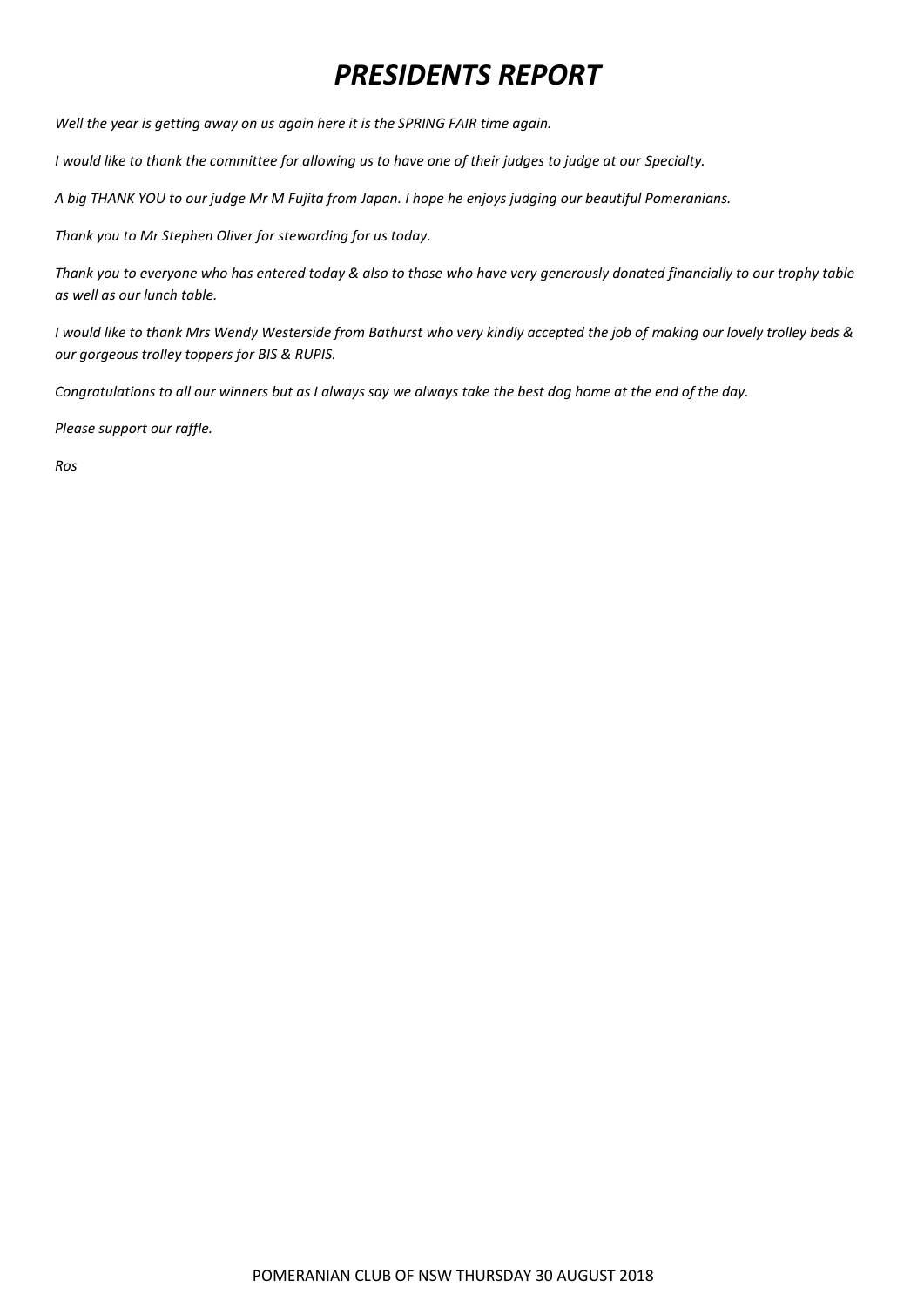# **THE POMERANIAN CLUB OF NSW**

# **120TH CHAMPIONSHIP SHOW**

THE BILL SPILSTEAD COMPLEX FOR CANINE AFFAIRS

44 LUDDENHAM RD ORCHARD HILLS

THURSDAY 30 AUGUST 2018

**CLASSES TO BE JUDGED:** 1 2 3 4 5 10 11 & 18 (DOGS & BITCHES)

&

PROPERTY CLASSES

**ENTRIES TO:** MISS D CAVANAGH 89 HOWICK ST BATHURST 2795

**PH** (02) 6331 9390

**EXTREME WEATHER:** 0413863319

**CHEQUES PAYABLE TO:** THE POMERANIAN CLUB OF NSW

### **JUDGE: MR M FUJITA**

## **(JAPAN)**

**JUDGING COMMENCES:** 10 AM

**DOGS NSW REPRESENTATIVE:** MS S GILSON

**STEWARD:** S OLIVER

**ENTRY FEES:** \$15 MEMBERS NON-MEMBERS: \$20 **CATALOGUE:** \$10

**ORDER OF JUDGING:**

BABY PUPPY DOG BABY PUPPY BITCH ORDINARY CLASSES

#### **PROPERTY CLASSES:**

BEST, HEAD, TAIL, COAT, GAIT

ANY OTHER COLOUR, PARENT & OFFSPRING, VETERAN

&

BREEDERS TEAM

**PRIZES:** TROPHIES & SASH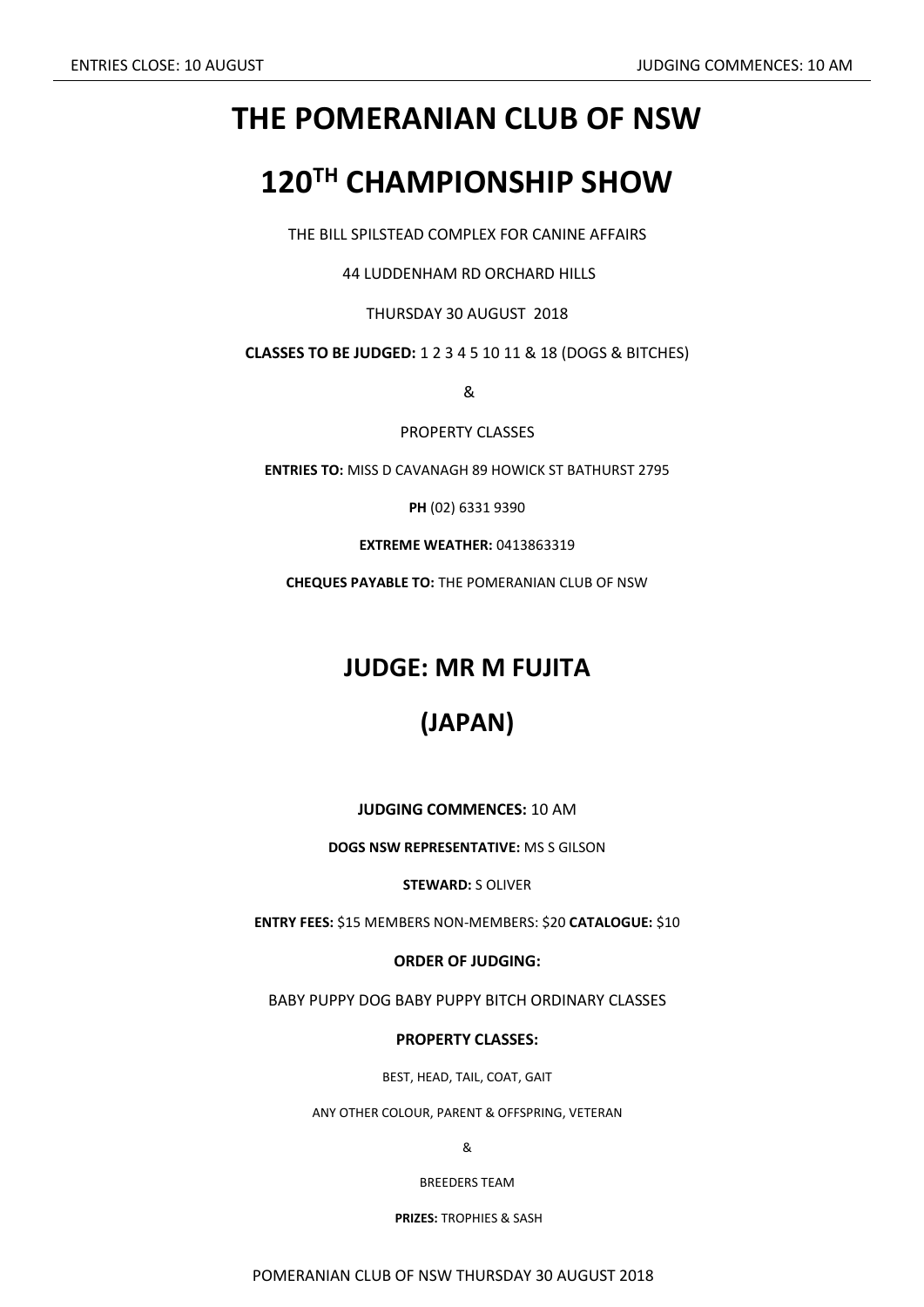|  | <b>Y ROLL OF HONOUR</b> |
|--|-------------------------|



| <b>YEAR:</b>  | <b>BEST IN SHOW:</b>                           | <b>OWNER:</b>                              |
|---------------|------------------------------------------------|--------------------------------------------|
| <b>MAR-18</b> | <b>FERONA HEARTS ON FIRE</b>                   | <b>Y ROLFE</b>                             |
| <b>AUG-17</b> | <b>CH CHIMERE HEYGOODLOOKING</b>               | <b>D WILLIAMS</b>                          |
| <b>APR-17</b> | CH CHIMERE HEYGOODLOOKING                      | <b>D WILLIAMS</b>                          |
| Aug-16        | <b>SUP CH POMQUEST ENVY THIS</b>               | <b>B ABRAHAM &amp; S BARRINGTON/ ROWE</b>  |
| <b>MAR-16</b> | <b>CH OLTENIA LIL MISS GLITZ N GLAMOUR</b>     | C VESPESCU                                 |
| Aug-15        | <b>SUP CH POMQUEST FAME N FORTUNE</b>          | <b>B ABRAHAM &amp; S BARRINGTON/ ROWE</b>  |
| Apr-15        | <b>SUP CH POMQUEST FAME N FORTUNE</b>          | <b>B ABRANHAM &amp; S BARRINGTON/ ROWE</b> |
| Aug-14        | CH FERONA WON INA MILLION                      | <b>Y ROLFE</b>                             |
| Apr-14        | <b>SUP CH POMQUEST FAME N FORTUNE</b>          | <b>B ABRAHAM &amp; S BARRINGTON/ ROWE</b>  |
| Aug-13        | <b>SUP CH POMQUEST FAME N FORTUNE</b>          | <b>B ABRAHAM &amp;S BARRINGTON/ ROWE</b>   |
| $Mar-13$      | CH CHIMERE THE WILD COLONIAL BOY               | <b>D WILLIAMS</b>                          |
| Aug-12        | CH CHIMERE THE WILD COLONIAL BOY               | <b>D WILLIAMS</b>                          |
| Apr-12        | <b>CHIMERE THE WILD COLONIAL BOY</b>           | <b>D WILLIAMS</b>                          |
| Aug-11        | CH RENIOR WON DISHY DUDE (IMP NZ)              | <b>D WILLIAMS</b>                          |
| Apr-11        | CAN/AUST CH CHRISCENDO CAN U BELIEVE (IMP CAN) | E FRIEDMAN                                 |
| <b>Nov-10</b> | GR CH KALO'S ROCK N TO THE MOON (IMP USA)      | <b>M WEINERT</b>                           |
| Apr-10        | CH KALO'S ROCK N TO THE MOON (IMP USA)         | <b>M WEINERT</b>                           |
| <b>Nov-09</b> | <b>CH OLTENIA OSH GOSH IM BOSS</b>             | <b>D VESPESCU</b>                          |
| Apr-09        | CH AMOREA ON THE PROWL                         | N HANZA & T COUCHMAN                       |
| <b>Nov-08</b> | <b>CH OLTENIA OSH GOSH IM BOSS</b>             | <b>D</b> VESPESCU                          |
| Mar-08        | CH DELRUNDA THE BOY FROM OZ                    | <b>M &amp; E FRIEDMAN</b>                  |
| Oct-07        | <b>CH SOFFIE'S BUDDY (IMP DEN)</b>             | V GRASSO                                   |
| Apr-07        | <b>GR CH DELRUNDA HEART BREAKER</b>            | <b>E FRIEDMAN</b>                          |
| Oct-06        | <b>CH AMOREA MAZOURI</b>                       | D CAVANAGH/AMOREA KNLS                     |
| Apr-06        | <b>CH DELRUNDA RIVERDANCER</b>                 | <b>J RISK &amp; E FRIEDMAN</b>             |
| Oct-05        | GR CH DELRUNDA LORD O TH DANCE                 | E FRIEDMAN                                 |
| <b>Mar-05</b> | <b>CH ARDERNE TOO DIE FOR</b>                  | <b>K DODDS</b>                             |
| Oct-04        | <b>GR CH DELRUNDA LORD O TH DANCE</b>          | <b>E FRIEDMAN</b>                          |
| Apr-04        | CH DELRUNDA HEART BREAKER                      | E FRIEDMAN                                 |
| Oct-03        | <b>CH DOCHLAGGIE DESTO</b>                     | D LEO                                      |
|               |                                                |                                            |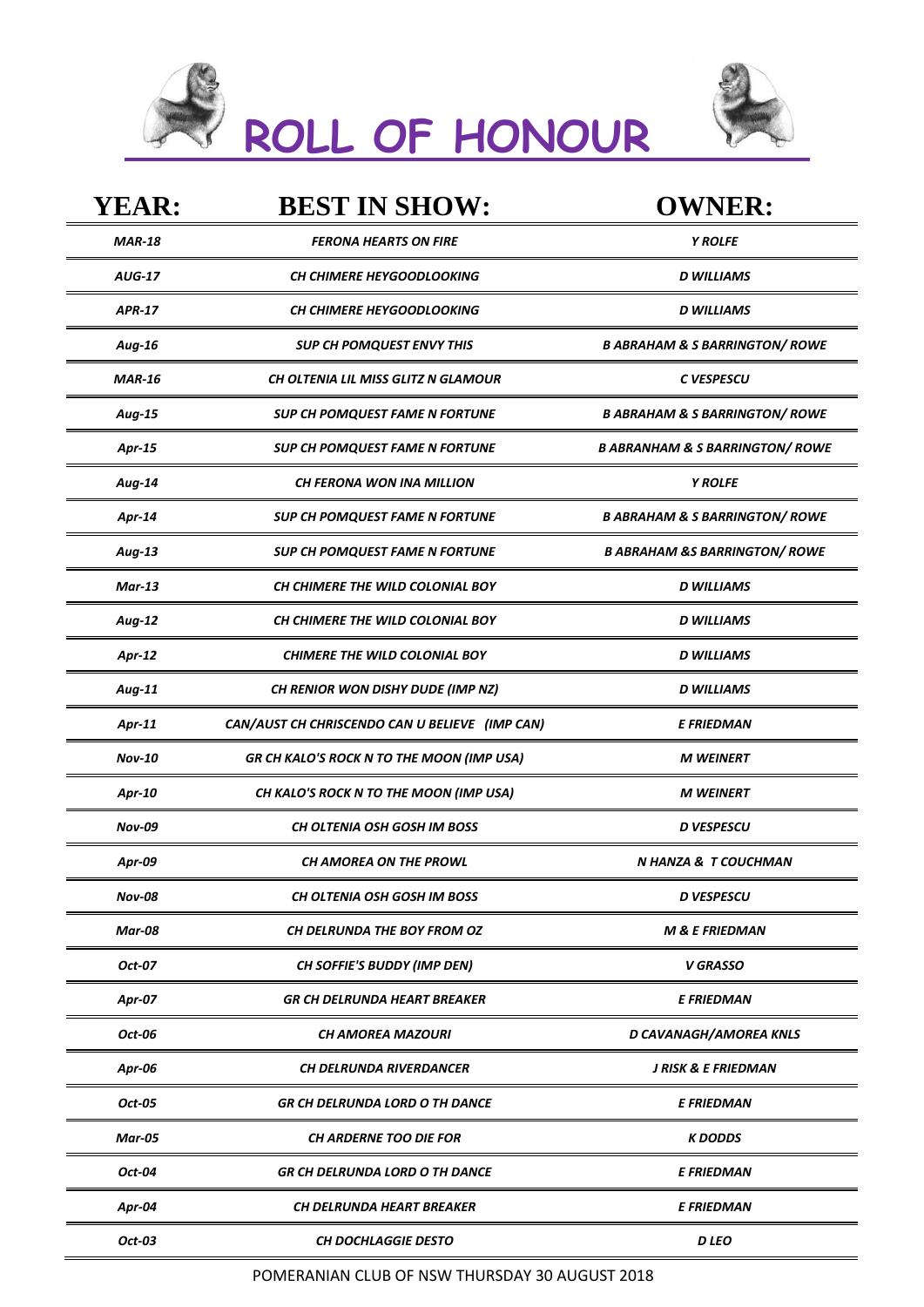| Apr-03        | <b>CH DELRUNDA SIMPLY THE BEST</b><br><b>E FRIEDMAN</b> |                             |
|---------------|---------------------------------------------------------|-----------------------------|
| Oct-02        | <b>DOCHLAGGIE DIXIE JAZZ</b>                            | <b>D</b> LEO                |
| Apr-02        | CAN CH CRYSTALTON POMKEES BEAUCHOISY (IMP CAN)          | J RISK                      |
| Oct-01        | CH DELRUDA LORD O TH DANCE                              | <b>E FRIEDMAN</b>           |
| Apr-01        | <b>GR CH ARISTIC LIL HERO</b>                           | <b>ARISTIC KNLS</b>         |
| Oct-00        | <b>IRE CH BELLIVER SUNSMURF (IMP IRE)</b>               | <b>M &amp; E FRIEDMAN</b>   |
| Apr-00        | <b>DOCHLAGGIE DAZZLIN DREAM</b>                         | <b>D</b> LEO                |
| Oct-99        | CH TOYBOX LIBERTY BELLE (IMP UK)                        | E FRIEDMAN                  |
| Apr-99        | CH SOLINCA KIMBERLY DUNE                                | <b>J RISK &amp; M MUNRO</b> |
| Oct-98        | (IMP CAN)<br><b>INTAMCANNZ CHCH SHARIANS HI BEAM</b>    | <b>AMOREA KNLS/V MORGAN</b> |
| Apr-98        | CH DELRUNDA OLIVER TWIST                                | <b>E FRIEDMAN</b>           |
| Oct-97        | CH DELRUNDA BELIEVE IT R NOT                            | <b>E FRIEDMAN</b>           |
| <b>Mar-97</b> | <b>CH SOLINCA KIMBERLY DUNE</b>                         | <b>M MUNRO</b>              |
| Oct-96        | CH TUPISHKA SIMPLY DREAMIN                              | <b>D &amp; P CASSIDY</b>    |
| Apr-96        | CH TOYBOX MISTRESS FAIRYTALE (IMP UK)                   | <b>AMOREA KNLS/V MORGAN</b> |
| Oct-95        | CH AM CH QUEENAIRE KAMIKAZU OF HAIKU<br>(IMP USA)       | <b>E FRIEDMAN</b>           |
| Apr-95        | <b>CH AVENTURA KNIGHT RIDER</b>                         | <b>L C WHITBY</b>           |
| Oct-94        | CH NZ CH GILDENWYN THE LIKELY LAD (IMP NZ)              | AMOREA KNLS                 |
| Apr-94        | <b>CH NAYOLA RUFINA</b>                                 | <b>D</b> LEO                |
| Oct-93        | <b>CH CROUCHENT STUARTS PRIDE</b>                       | <b>M J DODDS</b>            |
| Apr-93        | CH MIYU IMA KELLY                                       | <b>M &amp; E WARNER</b>     |
| Oct-92        | CH KWALITA KHALOTTA                                     | J & M RISK                  |
| Apr-92        | CH KWALITA KOPACABANA                                   | J & M RISK                  |
| Oct-91        | CH KWALITA KOPACABANA                                   | J & M RISK                  |
| <b>Mar-91</b> | <b>CH CROUCHENT LIL AGRO</b>                            | D WILLIAMS                  |
| Oct-90        | CH KWALITA KLASSIQUE                                    | <b>J &amp; M RISK</b>       |
| Apr-90        | CH KWALITA KOPACABANA                                   | J & M RISK                  |
| Oct-89        | <b>AMOREA ALIA</b>                                      | AMOREA KNLS                 |
| <b>Mar-89</b> | <b>CH FIREBRAND KITTEN ONKEYS</b>                       | O EGER                      |
| Oct-88        | <b>CH BONITASTAN NOBLE STAR</b>                         | <b>M WILSON</b>             |
| <b>Apr-88</b> | <b>CH JOYGIE INTRIGUE</b>                               | <b>J MULLER</b>             |
| Oct-87        | <b>CH JOYGIE PEPPERPOD</b>                              | <b>J MULLER</b>             |
| Apr-87        | <b>CH JOYGIE PEPPERPOD</b>                              | <b>J MULLER</b>             |
| Oct-86        | CH KWALITA KABARRAE                                     | <b>J &amp; M RISK</b>       |
| Apr-86        | CH ABICHI BOSSA NOVA                                    | R & M ANSELL                |
|               |                                                         |                             |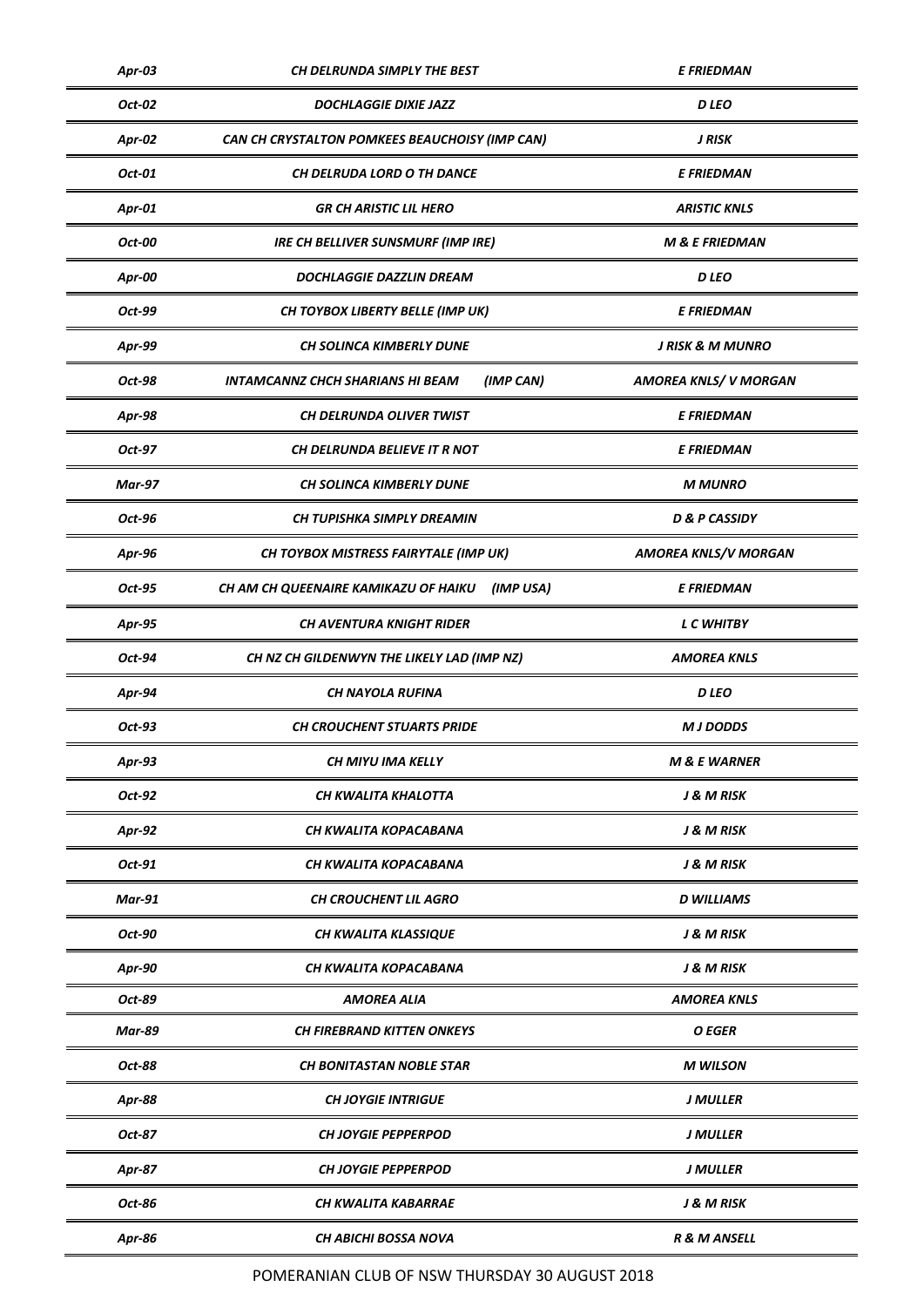| Oct-85        | <b>CH JOYGIE CARESS</b><br><b>J MULLER</b> |                        |
|---------------|--------------------------------------------|------------------------|
| Apr-85        | CH KWALITA KABARRAE                        | <b>J &amp; M RISK</b>  |
| Oct-84        | CH KWALITA KHALAHRA                        | J & M RISK             |
| Apr-84        | CH KWALITA KAROUSELLE                      | <b>J &amp; M RISK</b>  |
| Oct-93        | <b>CH ELLIANNIE TURI THOMAS</b>            | A & T ELLICOTT         |
| Apr-83        | <b>CH SIRALET WISHING FOR YOU</b>          | <b>V BENNETT</b>       |
| Oct-82        | CH KWALITA KAMEIKA                         | J & M RISK             |
| Apr-82        | <b>CH LUCMOR MALACHAI</b>                  | <b>I SEWELL</b>        |
| Oct-81        | CH KWALITA KASHMYRRH                       | J & M RISK             |
| Apr-81        | <b>CH ELLIANNIE MARDI</b>                  | A & T ELLICOTT         |
| Oct-80        | <b>CH ELLIANNIE MARDI</b>                  | A & T ELLICOTT         |
| <b>Apr-80</b> | <b>CH ELLIANNIE MARDI</b>                  | A & T ELLICOTT         |
| Oct-79        | <b>CH ELLIANNIE ELIZABETH</b>              | P ELLICOTT             |
| Apr-79        | <b>CH JOYGIE ROGUISH LAD</b>               | J MULLER               |
| Oct-78        | <b>CH MIYU ROYAL SHERRY</b>                | <b>E WARNER</b>        |
| <b>Apr-78</b> | <b>CH CURLEWISELL JAMIE</b>                | PH & P DALTON          |
| Oct-77        | CH TYWAN ANZAC                             | <b>G &amp; S KELLY</b> |
| <b>Apr-77</b> | <b>CH JOYGIE ROGUISH LAD</b>               | <b>J MULLER</b>        |
| Oct-76        | <b>CH JOYGIE ROGUISH LAD</b>               | <b>J MULLER</b>        |
| Apr-76        | CH LAWARRA SON RAY                         | <b>PELLIOT</b>         |
| Oct-75        | CH JOYGIE ROGUISH LAD                      | <b>J MULLER</b>        |
| Apr-75        | CH CURLEWISELL GOLDEN RAY                  | <b>RAYVAL KNLS</b>     |
| Oct-74        | CH LAWARRA SON RAY                         | <b>PELLIOT</b>         |
| Apr-74        | CH TANGLEWOOD TUFF STUFF                   | <b>TANCRED/SELMAN</b>  |
| Oct-73        | CH EVRON MISS GLAMOUR                      | <b>J MULLER</b>        |
| Apr-73        | CH TANGLEWOOD TUFF STUFF                   | TANCRED/SELMAN         |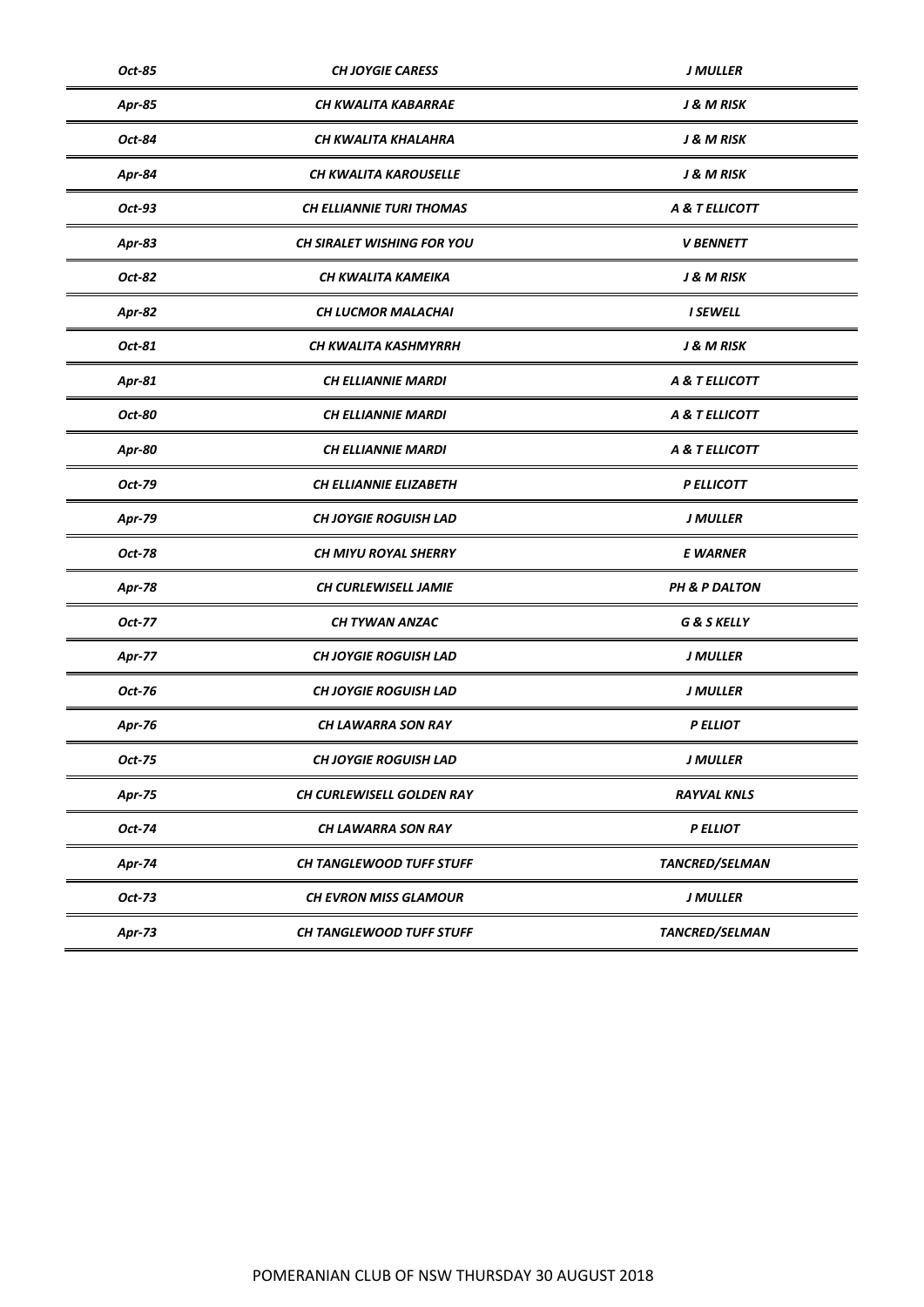#### **BABY PUPPY CLASSES**

#### **CLASS 1 BABY PUPPY DOG:**

| 1              | POMQUEST BRINGIN SEXY BACK<br>4100305262<br>Ch Pomquest Rock The Box<br>Ch Pomquest Wildest Dreams                          | 19/03/2018 | <b>B &amp; S ABRAHAM</b> |
|----------------|-----------------------------------------------------------------------------------------------------------------------------|------------|--------------------------|
| $\overline{2}$ | <b>AMOREA LIL WIEBIE</b><br>2100496978<br>Amorea Big Brothers Karma<br>Amorea Lady Grey                                     | 26/04/2018 | <b>AMOREA KNLS</b>       |
| 3              | <b>DOCHLAGGIE DEBONAIR</b><br>3100374855<br>Can & Sup. Ch Shallany's Rebel With A Cause (IMP CAN)<br>Dochlaggie Dina Diggle | 20/04/2018 | <b>D LEO</b>             |
| 4<br>A         | <b>FERONA COURAGE UNDER FIRE</b><br>2100495827<br>Ch Ferona Hearts On Fire<br><b>Ferona Unexpected Success</b>              | 06/04/2018 | <b>Y ROLFE</b>           |
| 5<br>A         | <b>POSMO BATCHLOR PARTI</b><br>2100496369<br>Ch Pomquest Wonderful World<br>Ch Pomquest Xuandu                              | 21/3/2018  | <b>S WILKINSON</b>       |
| 6              | <b>POSMO BORN TO TRI</b><br>2100499269<br>Posmo Sampson<br>Posmo Chocoholic Girl                                            | 28/05/2018 | <b>SL WILKINSON</b>      |
| 7              | <b>POSMO THE GREATEST SHOWMAN</b><br>2100496369<br>Ch Pomquest Wonderful World<br>Ch Pomquest Xuandu                        | 21/03/2018 | <b>SL WILKINSON</b>      |

**1 ST …1… 2ND…3… 3RD …2…**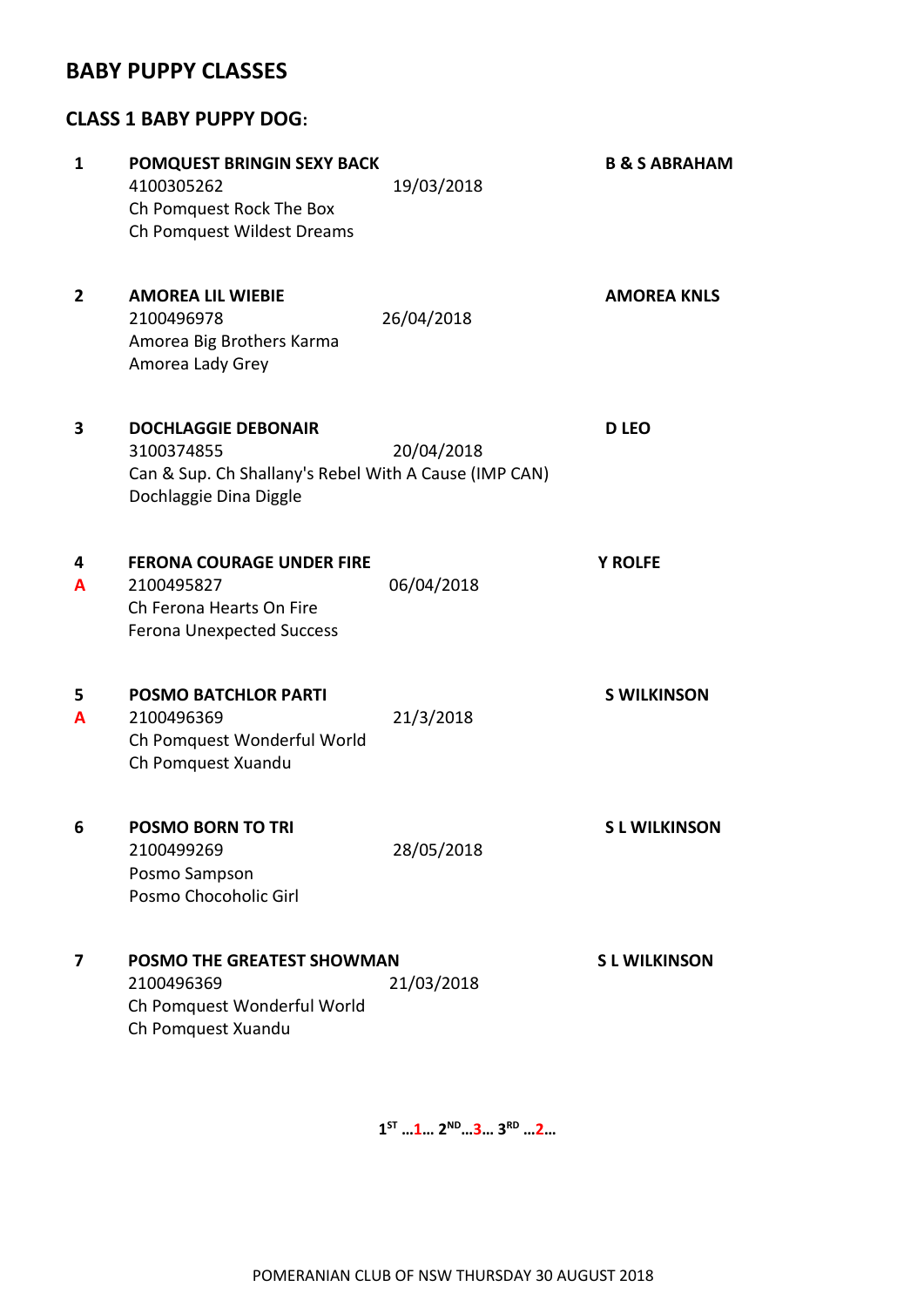#### **BABY PUPPY CLASSES**

#### **CLASS 1A BABY PUPPY BITCH:**

| 8  | POMQUEST BABY ONE MORE TIME                                                                                                                      | <b>B &amp; S ABRAHAM</b> |
|----|--------------------------------------------------------------------------------------------------------------------------------------------------|--------------------------|
|    | 4100305263<br>19/03/2018                                                                                                                         |                          |
|    | Can Ch Ch Debonne's Sexy In A Box (IMP CAN)                                                                                                      |                          |
|    | Ch Pomquest Wildest Dreams                                                                                                                       |                          |
| 9  | <b>AMOREA CALIA AT TEA</b><br>2100496980<br>13/04/2018<br>Ch Amorea Tea Time                                                                     | <b>AMOREA KENNELS</b>    |
|    | Amorea Cameo Beam                                                                                                                                |                          |
| 10 | <b>AMOREA JADE CHIP</b><br>15/05/2018<br>2100499915<br>Amorea Chippendale<br>Amorea Shelby Tea Karma                                             | <b>AMOREA KENNELS</b>    |
| 11 | <b>AMOREA RUTH AT TEA</b><br>2100499919<br>20/05/2018<br>Ch Amorea Tea Time<br>Amorea Dorreen Tea Karma                                          | <b>AMOREA KENNELS</b>    |
| 12 | <b>FERONA ALL EYES ON ME</b><br>2100496287<br>25/04/2018<br>Sup Ch Chriscendo Countdown (IMP CAN)<br>Gr Ch Ferona Won Ina Million                | <b>Y ROLFE</b>           |
| 13 | <b>FERONA NEVER STOP DREAMING</b><br>2100495826<br>06/04/2018<br>Ch Ferona Hearts On Fire<br><b>Ferona Unexpected Success</b>                    | <b>Y ROLFE</b>           |
| 14 | <b>FERONA TH POWER OF LOVE</b><br>2100496288<br>25/4/2018<br>Sup Ch Chriscendo Countdown (IMP CAN)<br>Gr Ch Ferona Won Ina Million               | <b>Y ROLFE</b>           |
| 15 | <b>POMTEDDY LITTLE RAY OF SUNRYZE</b><br>05/04/2018<br>2100496525<br>Ch Sunryze Poms Lets Start Right Now (IMP BRA)<br>Ch Chimere Won Shady Lady | <b>T WATERS</b>          |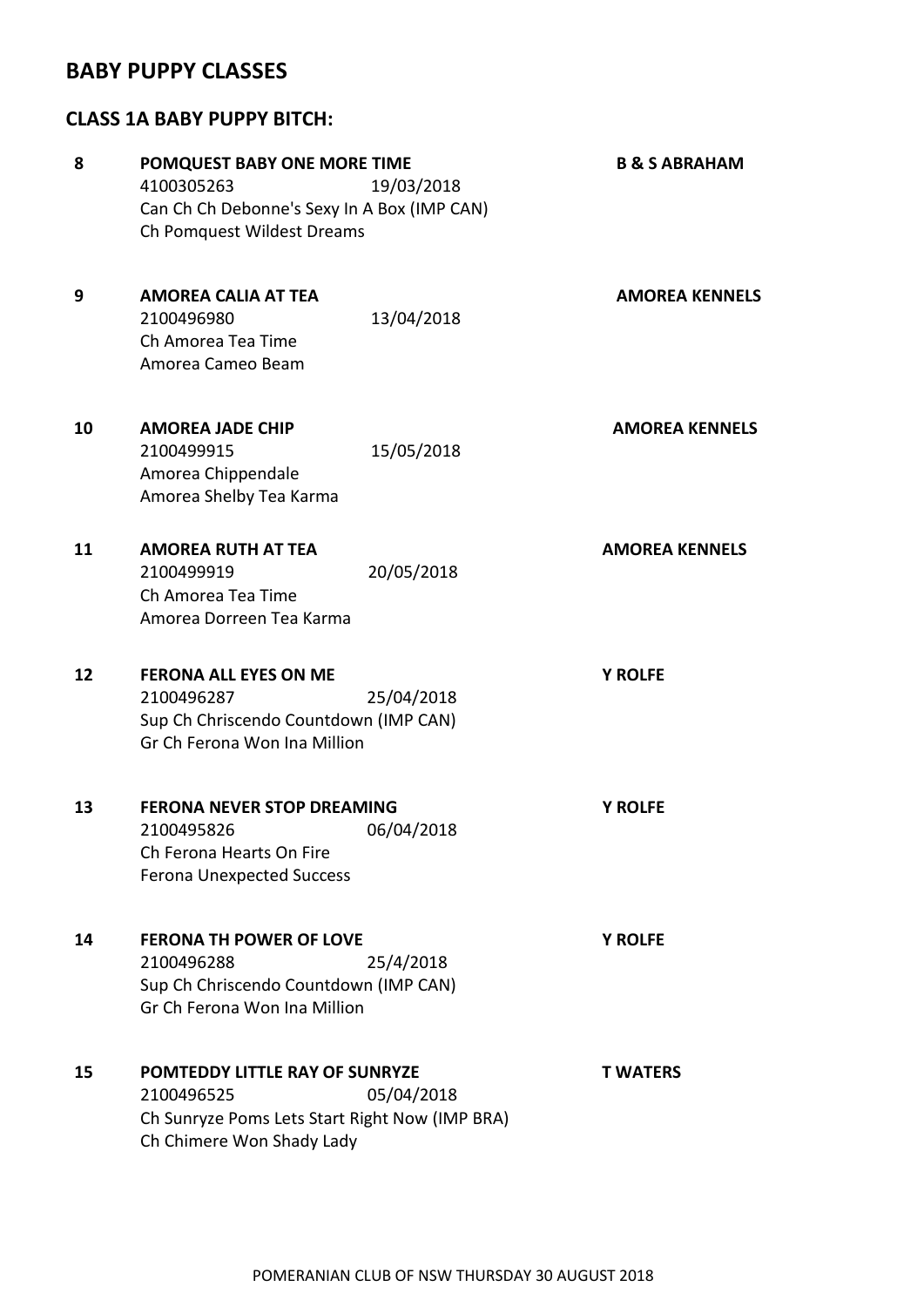**1 ST …8… 2ND…14… 3RD …15…**

**BEST BABY PUPPY IN SHOW…1…… BEST OPPOSITE BABY PUPPY IN SHOW…8…**



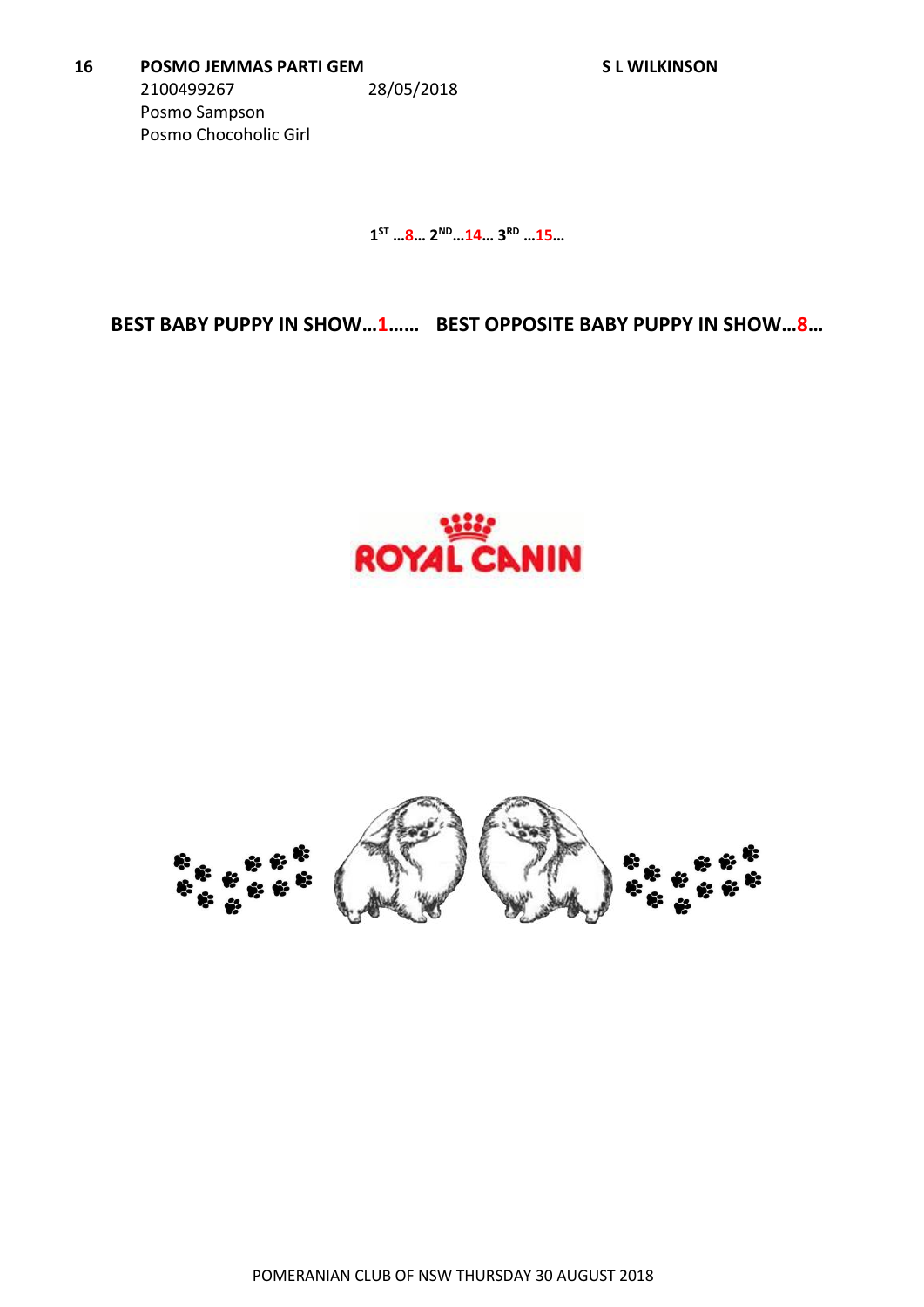#### **DOGS**

#### **CLASS 2 MINOR PUPPY DOG:**

| 17 | <b>FERONA LOVE TH WAY YOU LIE</b><br>2100489333<br>01/01/2018<br>Int Ch Ch 007secretagentforuk (IMP ITA)<br>Ch Ferona Dress To Impress (IID) | <b>Y ROLFE</b>           |
|----|----------------------------------------------------------------------------------------------------------------------------------------------|--------------------------|
|    | $1^{ST}$ 17                                                                                                                                  |                          |
|    | <b>CLASS 3 PUPPY DOG:</b>                                                                                                                    |                          |
| 18 | <b>HOLLYWOOF EAT MY SHORTS</b><br>4100300675<br>15/12/2017<br>Ch. Pomquest Rock The Box<br>Ch. Pomquest Magic Happens                        | <b>B &amp; S ABRAHAM</b> |
| 19 | <b>FERONA WON TO DIE FOR</b><br>24/11/2017<br>2100486929<br>NZ Ch Renoir Call Me Mr Won Of A Kind (IMP NZ)<br>Ferona Simply Th Best          | <b>Y ROLFE</b>           |
| 20 | POMTEDDY IN THE SPOTLIGHT<br>2100488401<br>14/11/2017<br>Ch Sunryze Poms Lets Start Right Now (IMP BRA)<br>Ch Pomteddy Shades Of Midnite     | T WATERS                 |

**1 ST …18… 2ND…20…3 RD……19….**

#### **CLASS 4 JUNIOR DOG:**

**21 CH FERONA GREAT EXPECTATIONS Y ROLFE**  2100471478 29/03/2017 Sup Ch Chriscendo Countdown (IMP CAN) Uniform Of The Queen (IMP ICE)

**1 ST …21…**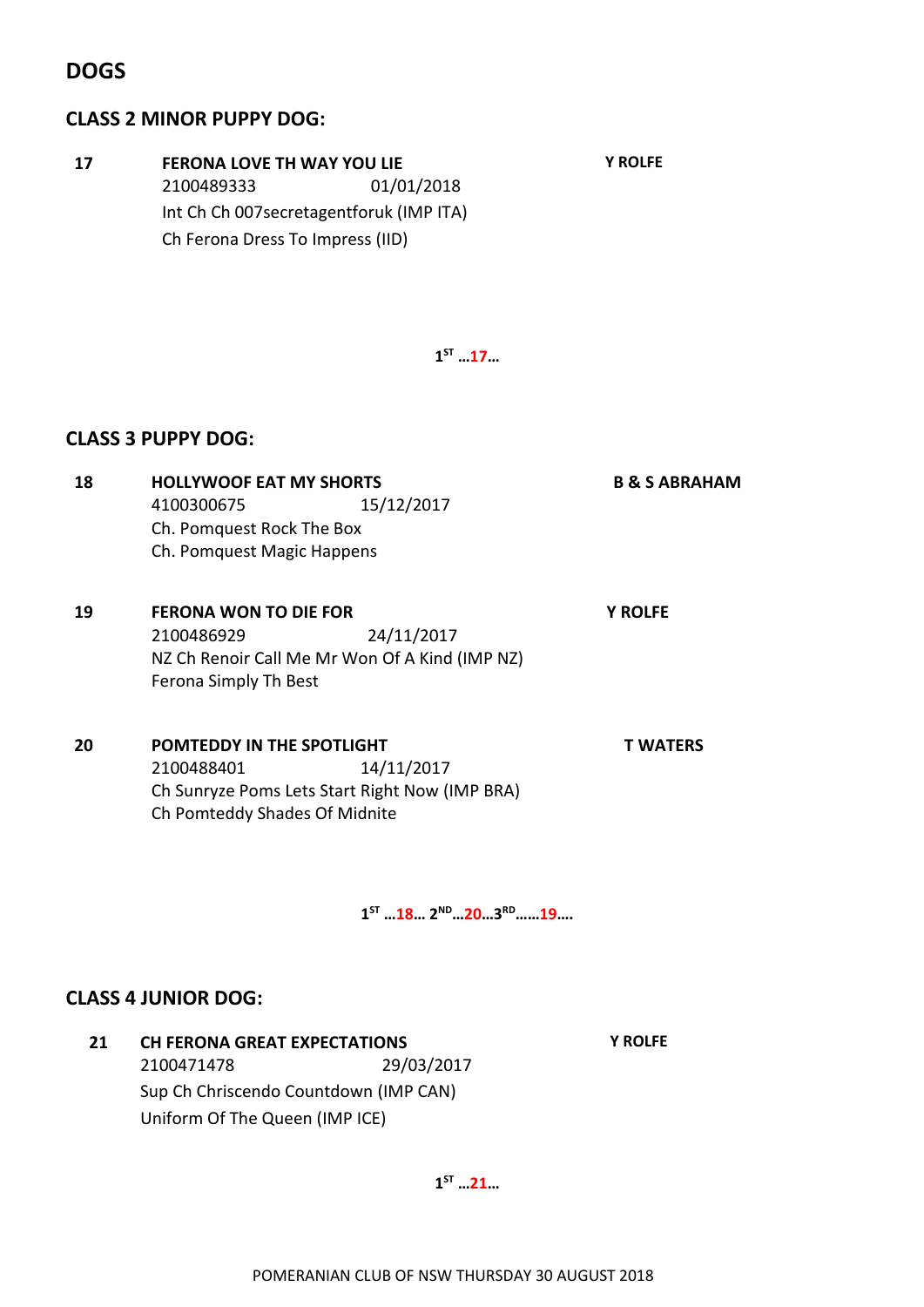#### **CLASS 5 INTERMEDIATE DOG:**

| 22      | <b>CH POMQUEST TRICK OR TREAT</b><br>4100282209<br>Ch Pomquest Rock The Box<br>Ch Pomquest Now N Forever                      | 31/10/2016 | <b>B &amp; S ABRAHAM</b> |
|---------|-------------------------------------------------------------------------------------------------------------------------------|------------|--------------------------|
| 23      | <b>AMOREA SHADOW O MALLI</b><br>2100473487<br>Amorea Shadow Beam<br>Luarts Phoenixtheglamourgirl                              | 18/02/2017 | <b>AMOREA KNLS</b>       |
| 24<br>A | <b>DELRUNDA FEEL THE MAGIC</b><br>2100454734<br>Aust/can Ch Chriscendo Cool With It (IMP CAN)<br>Ch Delrunda Ain't Misbehavin | 01/04/2016 | <b>E A FRIEDMAN</b>      |
| 25      | <b>ZEIGEN U HAD ME AT HELLO</b><br>4100283152<br>Chimere Captainthunderbolt<br>Zeigen Mesmerise Your Senses                   | 24/10/2016 | <b>K HADDON</b>          |
| 26<br>A | <b>JORDYSONG TRAVELLIN SOLDIER</b><br>2100468875<br>Pomquest True Blue<br>Solinca Shes Krista Rose                            | 18/01/2017 | <b>V SPITERI</b>         |
| 27      | POMTEDDY DARK AND STORMY<br>2100469200<br>Ch Pomteddy Mi Lil Midnite<br>Ch Chimere Won Shady Lady                             | 12/01/2017 | <b>T WATERS</b>          |

**1 ST 22… 2ND…25… 3RD 27…**

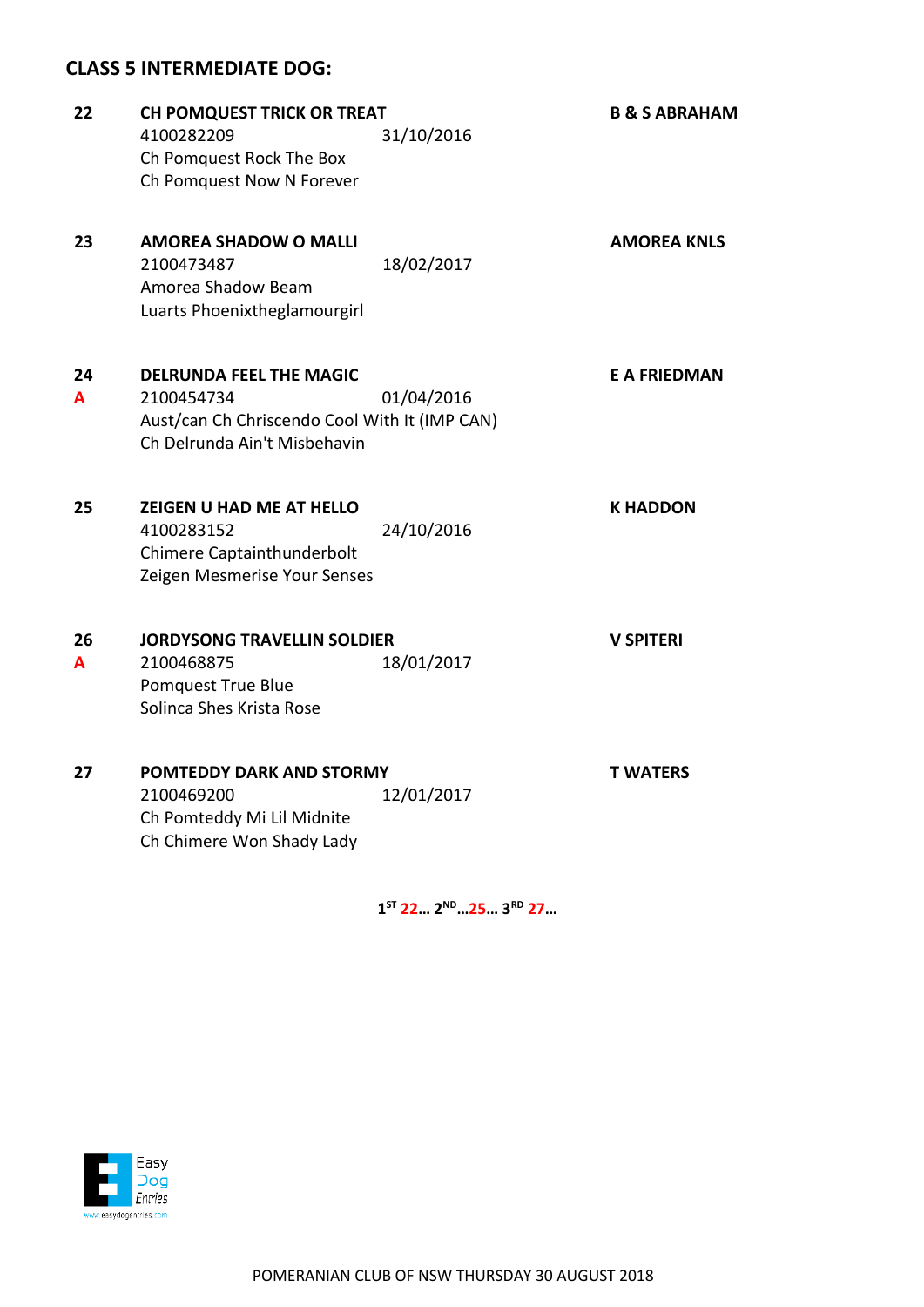#### **CLASS 10 AUSTRALIAN BRED DOG:**

| 28      | <b>CH POMQUEST ROCK THE BOX</b><br>4100250431<br>Can Ch Ch Debonne's Sexy In A Box (IMP CAN)<br>Sup Ch Pomquest Envy This             | 24/11/2014 | <b>B &amp; S ABRAHAM</b> |
|---------|---------------------------------------------------------------------------------------------------------------------------------------|------------|--------------------------|
| 29      | <b>CH AMOREA TEA TIME</b><br>2100355716<br>Ch Dubablow Earl Grey<br>Luarts Chelsea                                                    | 12/12/2011 | <b>AMOREA KNLS</b>       |
| 30<br>A | <b>DELRUNDA SIMPLY SCRUMPTIOUS</b><br>2100430439<br>Delrunda Dot Com<br>CH Chriscendo Calloway (IMP CAN)                              | 06/06/1015 | <b>E A FRIEDMAN</b>      |
| 31      | <b>CH SOLINCA I WILL SURPRISE YOU</b><br>2100459381<br>Am Gr Ch Sup Ch Ragdoll's Dress Blues (IMP USA)<br>Fairytails Once Upon A Time | 04/09/2016 | <b>MD MUNRO</b>          |
| 32      | <b>CH FERONA HEARTS ON FIRE</b><br>2100471475<br>Ch Delrunda Lord O The Manor<br>Ch Ferona Won To Envy At Renoir                      | 29/03/2017 | <b>Y ROLFE</b>           |

**1 ST …32… 2ND…28… 3RD …31…**

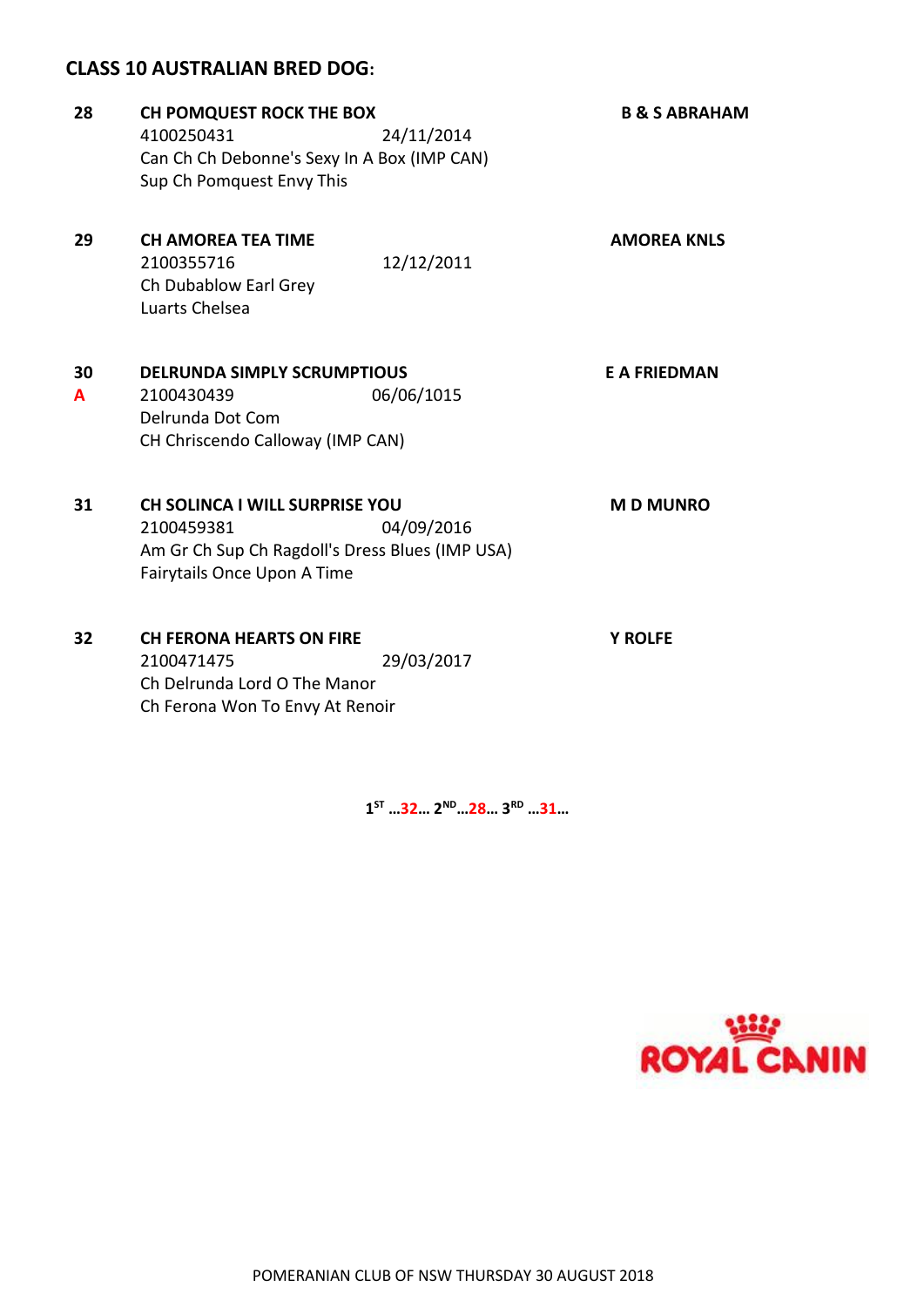#### **CLASS 11 OPEN DOG:**

| 33 | SUP CH POMQUEST NEVERENDING STORY                            | AMESEN KENNELS / B & S ABRAHAM |  |
|----|--------------------------------------------------------------|--------------------------------|--|
|    | 4100242235<br>26/04/2014                                     |                                |  |
|    | Sup Ch Pomquest Fame N Fortune                               |                                |  |
|    | Sup Ch Pomquest Dare To Dream                                |                                |  |
| 34 | CAN CH SUP CH CHRISCENDO COOL WITH IT (IMP CAN)              | <b>E A FRIEDMAN</b>            |  |
| A  | 12/06/2014<br>BL568041                                       |                                |  |
|    | Can CH Mythical To Heck With It (CAN)                        |                                |  |
|    | Chriscendo Cameo Perfomance (CAN)                            |                                |  |
| 35 | <b>CH DOCHLAGGIE DARK N DANGEROUS</b>                        | <b>D LEO</b>                   |  |
|    | 14/11/16<br>3100349873                                       |                                |  |
|    | Can Ch Ch Shallany's Rebel With A Cause (IMP CAN)            |                                |  |
|    | Dochlaggie Dear Daisy                                        |                                |  |
| 36 | <b>OLTENIA LIL AUSSIE MAXAMILLIAN</b>                        | <b>OLTENIA KENNELS</b>         |  |
|    | 6100103682<br>25/02/2017                                     |                                |  |
|    | Ch Prestizh Mistral Kusto Barselona (IMP BLR)                |                                |  |
|    | Prestizh Mistral Cattleya Kolombiana (IMP BLR)               |                                |  |
| 37 | <b>SUP CH POMQUEST Y SO SERIOUS</b>                          | R WALSH & B & S ABRAHAM        |  |
|    | 4100264621<br>09/10/2015                                     |                                |  |
|    | Can Ch Ch Debonne's Sexy In A Box (IMP CAN)                  |                                |  |
|    | Ch Pomquest Now N Forever                                    |                                |  |
| 38 | INT CH CH 007SECRETAGENTFOR UK (IMP ITA)                     | <b>Y ROLFE</b>                 |  |
|    | ROI 15/65075<br>29/03/2013                                   |                                |  |
|    | Ity Int Rep Wu Ch Powerpom Casino Royal                      |                                |  |
|    | Kgz Kgzj Kz Ch Yantanoe Okrovishe Cnoma Charli               |                                |  |
| 39 | <b>CH DELRUNDA LORD O THE MANOR</b>                          | <b>Y ROLFE</b>                 |  |
| A  | 10/11/2013<br>2100398613                                     |                                |  |
|    | Ch Neadthav Hugo Boss                                        |                                |  |
|    | Ch Delrunda Make Believe                                     |                                |  |
| 40 | <b>CH CHIMERE HEYGOODLOOKING</b>                             | <b>DL WILLIAMS</b>             |  |
|    | 2100416228<br>28/10/2014<br>Sup Ch Chimere Wild Colonial Boy |                                |  |
|    | Ch Chimere Call Me Mademoiselle                              |                                |  |
|    |                                                              |                                |  |
|    |                                                              |                                |  |

**1 ST …33… 2ND…40… 3RD …35…**

**CHALLENGE DOG …33……… RESERVE CHALLENGE DOG ……22………**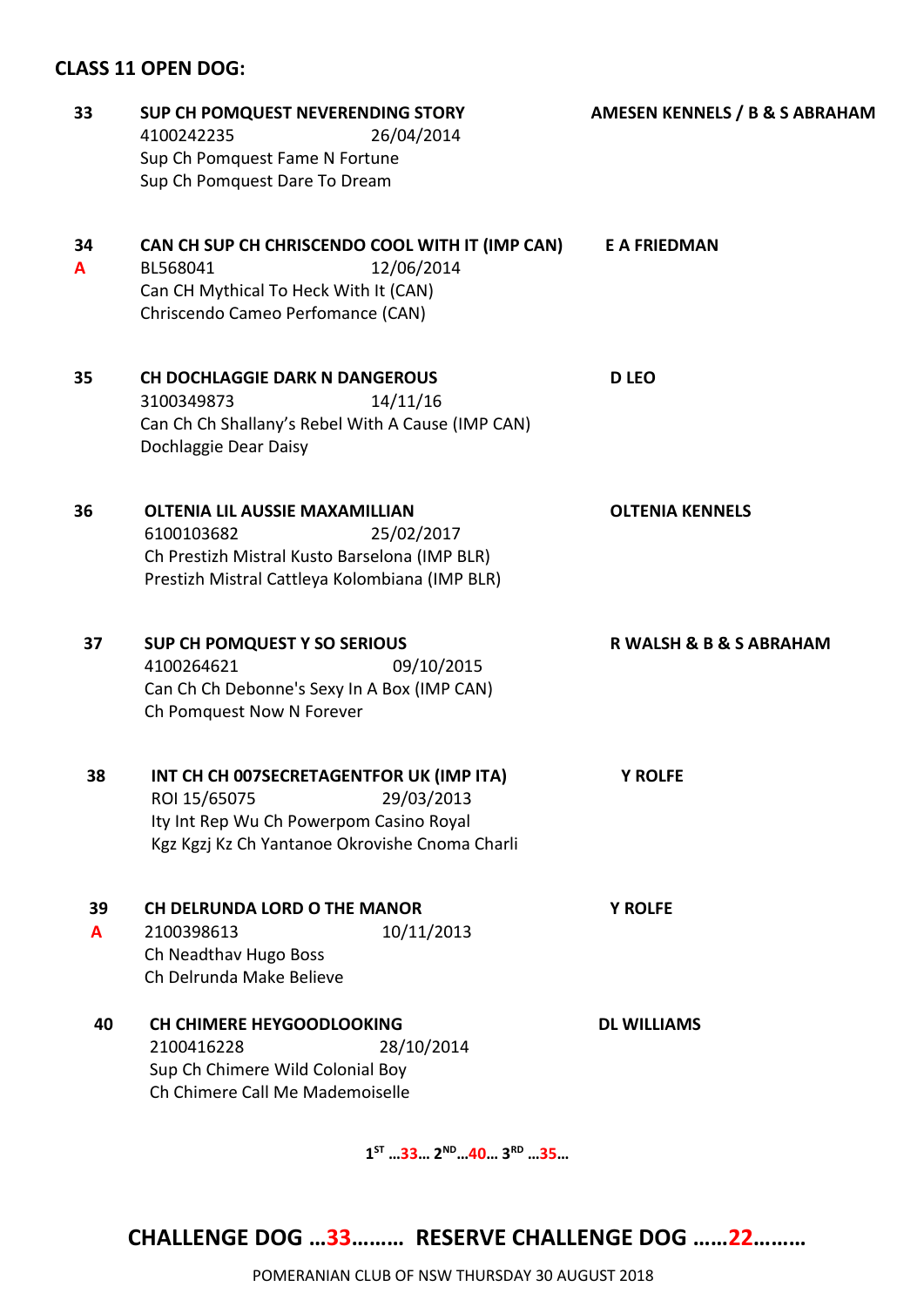#### **BITCH CLASSES**

#### **CLAS 2A MINOR PUPPY BITCH:**

| 41 | <b>CORENTIN MY ROSEBUD</b>                                                                   |            | S EA           |
|----|----------------------------------------------------------------------------------------------|------------|----------------|
| A  | 7100040087<br>Coleisha True Blue Aussie<br>Corentin Chime Bells                              | 10/01/2018 |                |
| 42 | <b>DOCHLAGGIE DIVINE MAGIC</b>                                                               |            | <b>D</b> LEO   |
|    | 3100371833<br>Ch Dochlaggie Deagol The Hobbit<br>Dochlaggie White Magic                      | 24/02/2018 |                |
| 43 | <b>FERONA HOT GOSSIP</b>                                                                     |            | <b>Y ROLFE</b> |
|    | 2100489335<br>Int Ch Ch 007 secretagent for uk (IMP ITA)<br>Ch Ferona Dress To Impress (IID) | 01/01/2018 |                |

**1 ST …43… 2ND…42… 3RD ……**

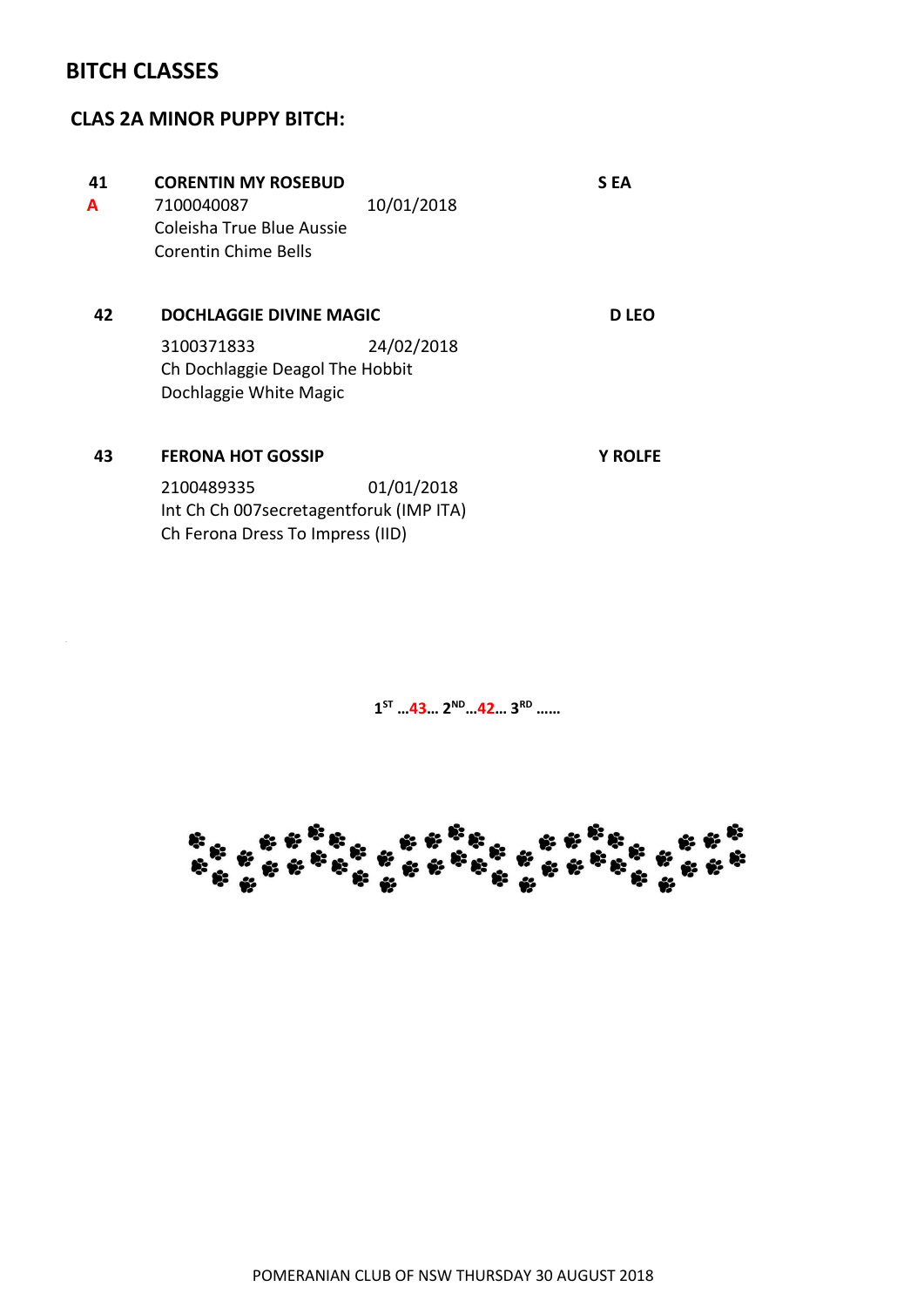#### **CLASS 3A PUPPY BITCH:**

**45 ITTYBITTY ID WANNA BE ME TO M EVANS** 2100485950 31/10/2017 Ch Ittybitty Magic Of Moz Renoir B Dazzled By Me (IMP NZ) **46 FERONA WON CLASSICALLY YOURS Y ROLFE** 2100486930 24/11/2017 Nz Ch Renoir Call Me Mr Won Of A Kind (IMP NZ) Ferona Simply Th Best **44 OLTENIA BLING IT ON BLACK MR S EA** 6100109736 17/01/2018 Oltenia Slap me on my Blackside Oltenia Snow Crystal **47 POSMO IM A LITTLE STAR S L WILKINSON** 2100483409 14/09/2017 Pomquest Wonderful World

**1 ST …46… 2ND…45… 3RD …47…**

#### **CLASS 4A JUNIOR BITCH:**

Ch Pomquest Xanadu

| 48 | <b>POMQUEST THREE WISHES</b>    |            | <b>B &amp; S ABRAHAM</b> |
|----|---------------------------------|------------|--------------------------|
|    | 4100297883                      | 14/10/2017 |                          |
|    | Ch Pomquest Uno U Want Me       |            |                          |
|    | Ch Pomquest Vagabondheart       |            |                          |
| 49 | SOLTAYSHA SUNNYDALE DRUSILLA    |            | <b>J JONES</b>           |
|    | 2100478036                      | 23/06/2017 |                          |
|    | <b>Pomteddy Making Memories</b> |            |                          |
|    | Ch Roxypoms Darla Rose          |            |                          |
| 50 | <b>FERONA DARK N SEDUCTIVE</b>  |            | <b>Y ROLFE</b>           |
|    | 2100471477                      | 23/03/2017 |                          |
|    | Ch Delrunda Lord O The Manor    |            |                          |
|    | Ch Ferona Won To Envy At Renoir |            |                          |
|    |                                 |            |                          |

**1 ST …50… 2ND…48… 3RD …49…**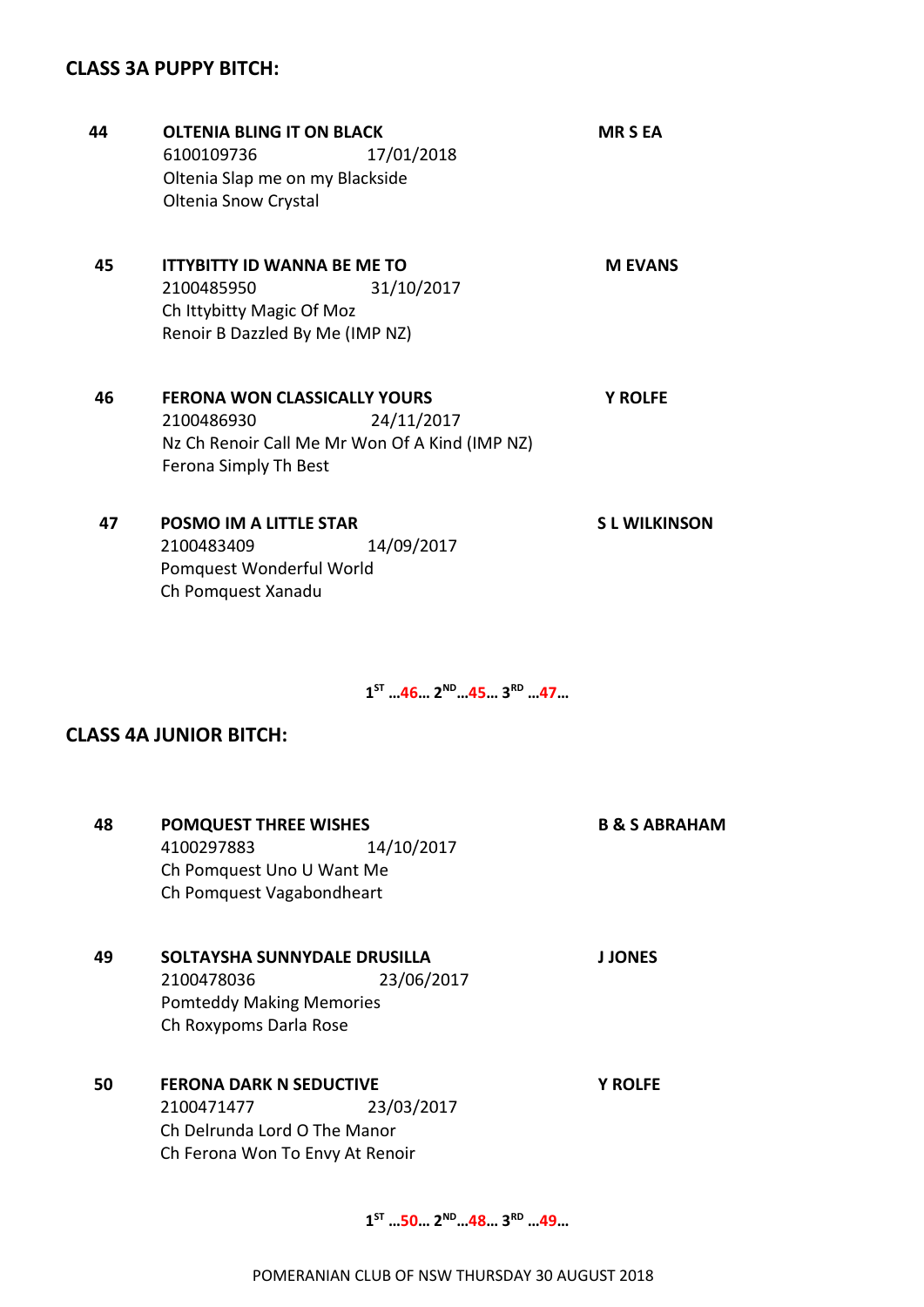#### **CLASS 5A INTERMEDIATE BITCH:**

| 51<br>A | <b>DELRUNDA JUST MAGIC</b><br>01/04/2016<br>2100454735<br>Aust Can Ch Chriscendo Cool With It (IMP CAN)<br>Ch Delrunda Ain't Misbehavin            | <b>E FRIEDMAN</b>      |
|---------|----------------------------------------------------------------------------------------------------------------------------------------------------|------------------------|
| 52      | POMQUEST KISS OF A DRAGON<br>4100280527<br>14/10/2016<br>Ch Pomquest Rock The Box<br>Ch Pomquest Queen Of Dragons                                  | <b>G &amp; R MALIK</b> |
| 53      | <b>CH FERONA WON CLASSIC DREAM</b><br>21/10/2016<br>2100461904<br>NZ Ch/Ch Renoir Call Me Mr Won Of A Kind (IMP NZ)<br>Gr Ch Ferona Smart In Black | <b>Y ROLFE</b>         |
| 54      | <b>POSMO GRACE OF ARMS</b><br>23/10/2016<br>2100464665<br>Chars Sensational Parti Avatar (IMP USA)<br>Posmo Touch Of Class                         | <b>SL WILKINSON</b>    |
| 55      | SUNRYZE POMS EMPIRE MAGIC (IMP BRAZIL)<br>SPAI/16/01163<br>09/01/2016<br>Sunryze Poms Empire Of Dreams<br>Sunryze Poms Sun Bright                  | <b>T WATERS</b>        |
| 56      | <b>CH FAIRYTAILS TINY DANCER</b><br>21/09/2016<br>2100462791<br>Am Gr Ch Sup Ch Ragdoll's Dress Blues (IMP USA)                                    | <b>M WEINERT</b>       |

Ch Island's Dancing With The Stars (IMP USA)

**1 ST …55… 2ND…56… 3 RD …53…..**

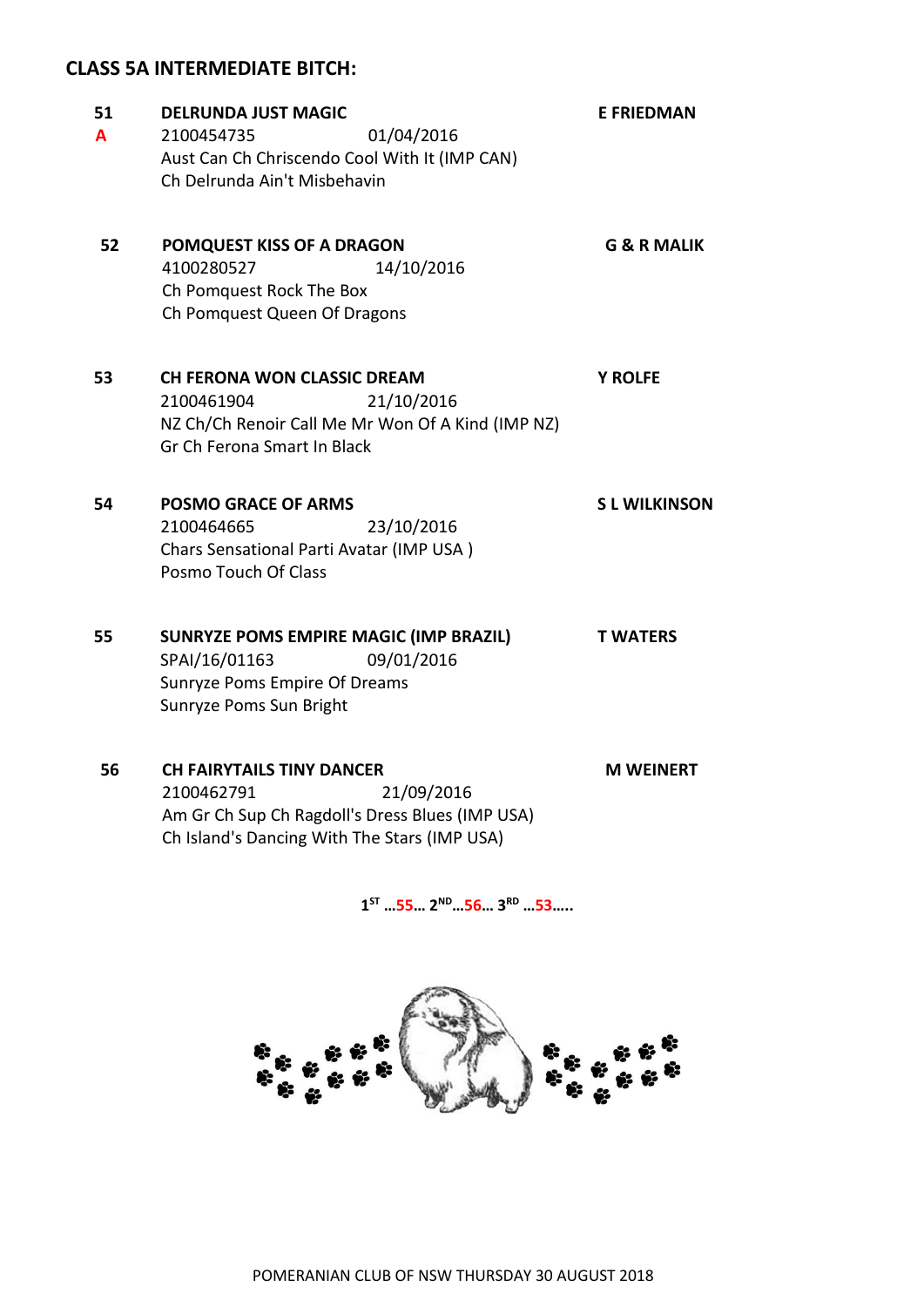#### **CLASS 10A AUSTRALIAN BRED BITCH:**

| 57      | <b>CH. POMQUEST XQUISITE</b><br>4100264650<br>09/10/2015<br>Can Ch Ch. Debonne's Sexy In A Box (IMP CAN)<br>Sup Ch. Pomquest Dare To Dream     | <b>B &amp; S ABRAHAM</b> |
|---------|------------------------------------------------------------------------------------------------------------------------------------------------|--------------------------|
| 58<br>A | DELRUNDA CATCH ME IF YOU CAN<br>14/02/2015<br>2100430440<br>Ch Can Ch Chriscendo Can You Believe (IMP CAN)<br>Gr Ch Ferona Won Ina Million     | <b>E A FRIEDMAN</b>      |
| 59      | <b>ZEIGEN TESTAMENT TO SUCCESS</b><br>05/10/2016<br>4100283155<br>Am Ch Am Gr Ch Sup Ch Zeigen Aurora Australis<br>Zeigen Danity Determination | <b>K HADDON</b>          |
| 60      | <b>CH POMQUEST MAGICAL STORY</b><br>4100280457<br>07/10/2016<br>Sup Ch Pomquest Neverending Story<br>Jordysong Little Wonders                  | <b>M NORTON</b>          |
| 61      | <b>ROXYPOMS PRECIOUS GIRL</b><br>2100466937<br>24/12/2016<br>Crouchent Sandy Sam<br>Roxypoms Lexus                                             | <b>K ROBBINS</b>         |
| 62      | <b>MIMBLETOWN MY GOLDEN STAR</b><br>02/07/2014<br>2100413216<br>Ch Neadthav Hugo Boss<br><b>Crouchent Amazing Treasure</b>                     | <b>A ROBERTS</b>         |
| 63      | <b>CH FERONA DO I MAKE YOU NERVOUS</b><br>10/02/2017<br>2100468937<br>Sup Ch Chriscendo Countdown (IMP CAN)<br>Ferona Won Foxy Lady            | <b>Y ROLFE</b>           |
| 64<br>A | <b>FAIRYTAILS JUST A DREAM</b><br>2100457577<br>28/07/2016<br>Am Gr Ch Sup Ch Ragdoll's Dress Blues (IMP USA)<br>Pomteddy Dream A Little Dream | <b>M WEINERT</b>         |

**1 ST …63… 2ND…57… 3RD …61…**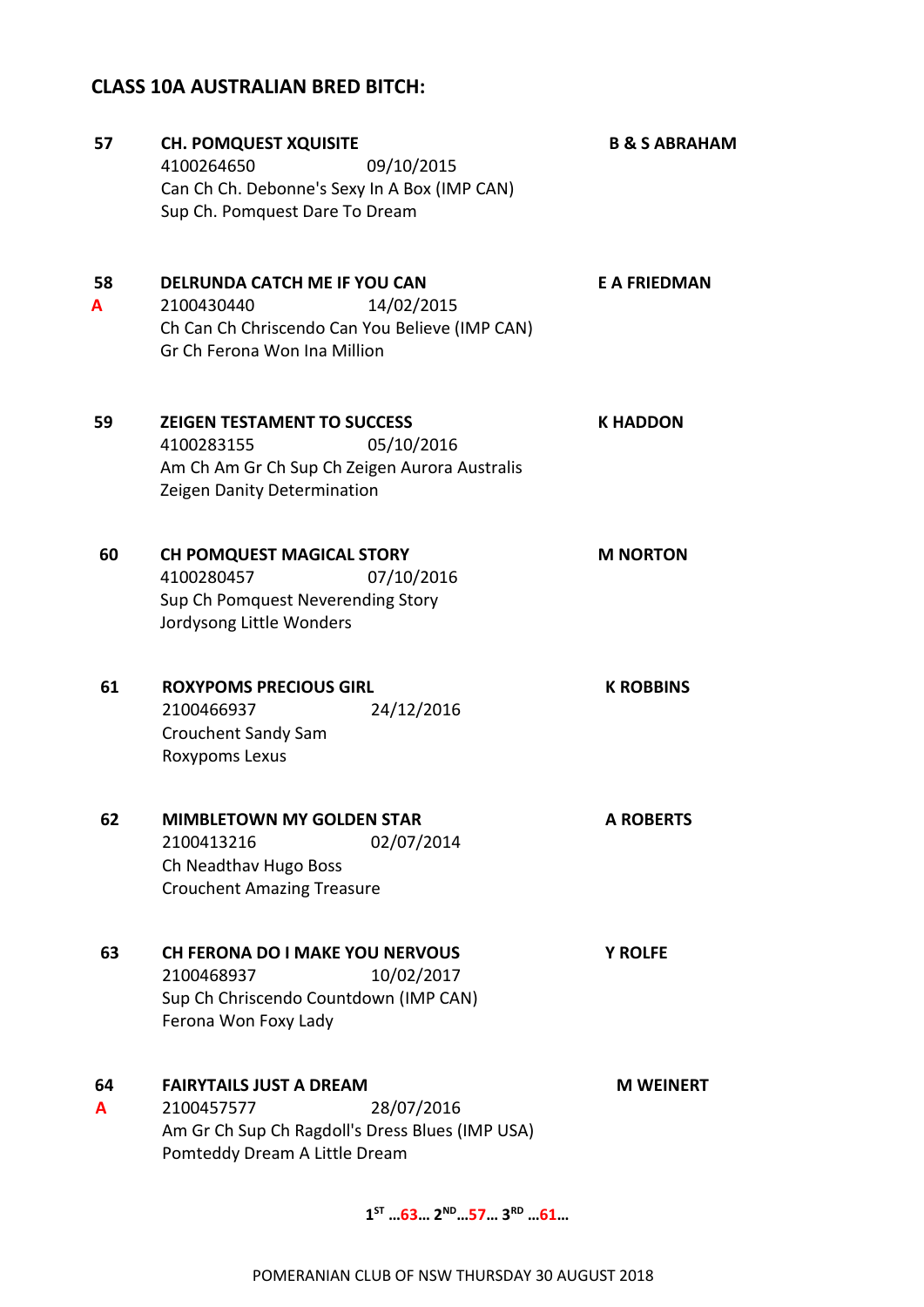#### **CLASS 11A OPEN BITCH**

| 65 | <b>CH POMQUEST BEWITCHED</b>                      | <b>B &amp; S ABRAHAM</b> |
|----|---------------------------------------------------|--------------------------|
|    | 31/10/2016<br>4100282211                          |                          |
|    | Ch Pomquest Rock The Box                          |                          |
|    | Ch Pomquest Now N Forever                         |                          |
|    |                                                   |                          |
| 66 | <b>CH OLTENIA LIL MIS GLITZ N GLAMOUR</b>         | <b>OLTENIA KENNELS</b>   |
| A  | 6100092696<br>19/03/2015                          |                          |
|    | CH Prestizh Mistral Kusto Barselona (IMP BLR)     |                          |
|    | CH Prestizh Mistral Cattleya Kolombians (IMP BLR) |                          |
|    |                                                   |                          |
| 67 | <b>CH FERONA SWEET SENSATION</b>                  | <b>Y ROLFE</b>           |
|    | 19/09/2014<br>2100414048                          |                          |
|    | Sup Ch Chriscendo Countown (IMP CAN)              |                          |
|    | Ch Ferona Foxie Lady                              |                          |
|    |                                                   |                          |
| 68 | CH FERONA WON TO ENVY AT RENOIR                   | <b>Y Rolfe</b>           |
| A  | 01/05/2013<br>2100383356                          |                          |
|    | Ch Nz Ch Renoir Call Me Mr Won Of A Kind (IMP NZ) |                          |
|    | Ch Ferona Miss Dior                               |                          |

**1 ST …67… 2ND…65… 3 RD ……**

**CHALLENGE BITCH…67…… RESERVE CHALLENGE BITCH …55……**

*BEST IN SHOW…67……… RUNNER UP IN SHOW ……33…….*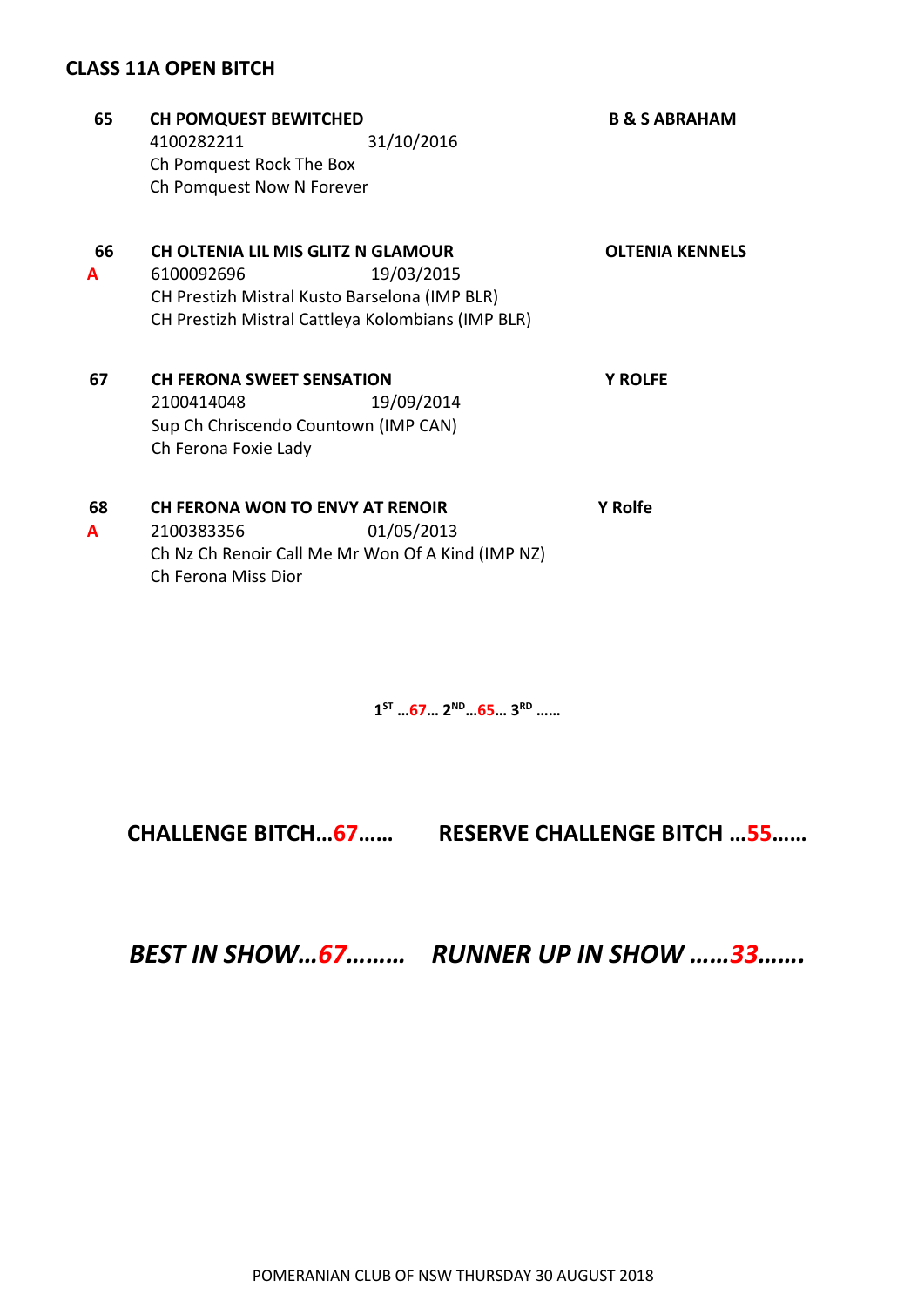#### **NEUTER CLASSES**

#### **CLASS 18 NEUTER DOG:**

**69 JORDYSONG LITTLE LION MAN R WALSH** 2100371100 09/10/2012 Solinca Hot August Night Ansavon Our Gemma

**1 ST …69…**

#### **CLASS 18A NEUTER BITCH**

**70 NEUT CH CH ZEIGEN RAISING THE BAR C CRUZ & S RYAN** 4100265785 09/10/2015 Ch Zeigen Justice Ov The Peace Ch Zeigen Brazen And Amazing

**71 CH ZEIGEN BEHOLD GRACEFUL N BOLD G FOLLI** 4100197823 20/04/2011 Ch Oltenia Boldn Classy Deltec Amazing Grace

**1 ST …71… 2ND…70…**

**BEST NEUTER IN SHOW……69……RUNNER UP NEUTER IN SHOW………71………**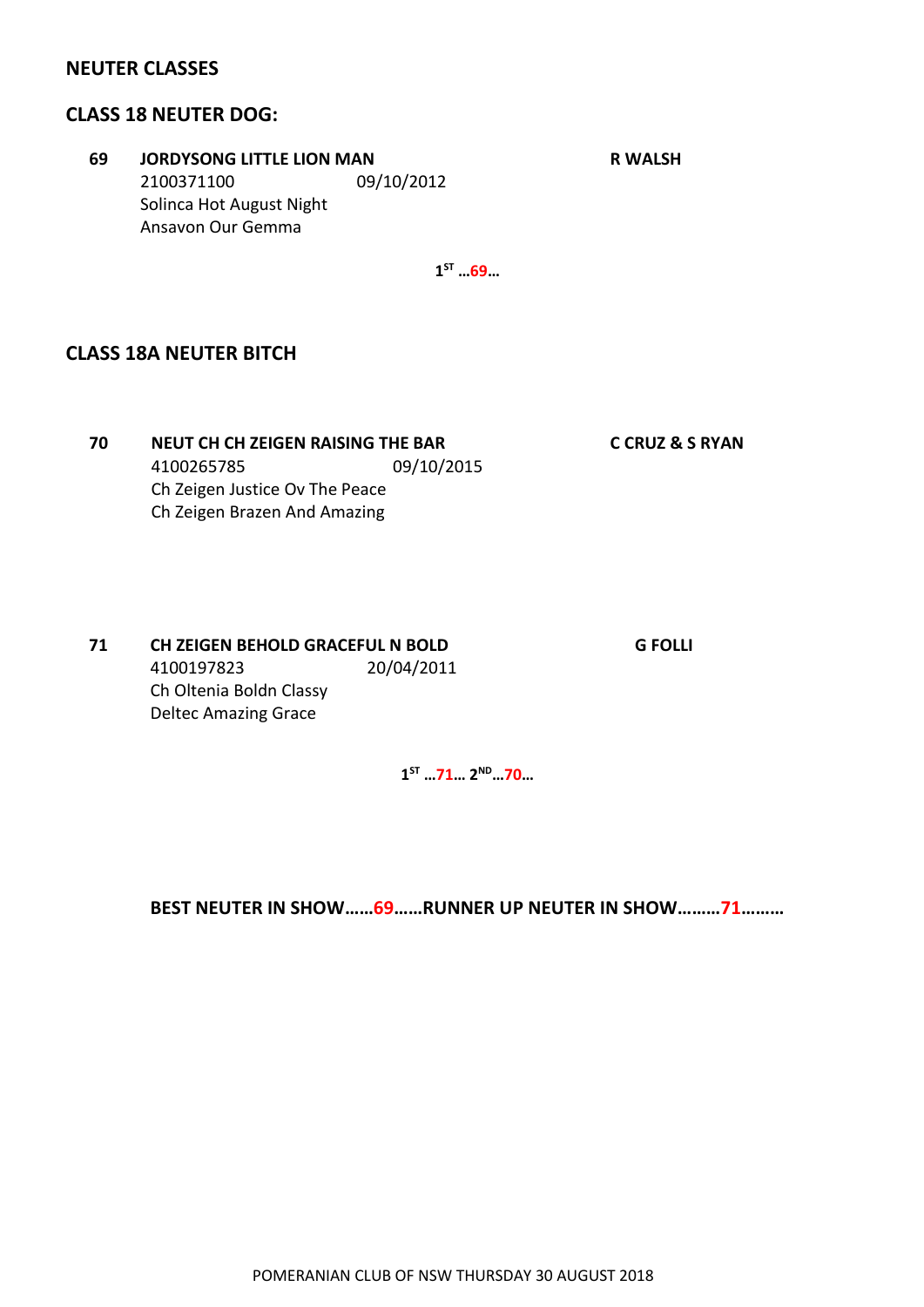#### **VETERAN IN SHOW:**

- **V1 CH LUARTS SUPERSTAR DREAMS B & S ABRAHAM** 2100272977 09/05/2008 Ch Cosyvista Felixfoxglove Ch Luarts Star Atraction
- **V2 GR CH FERONA SMART IN BLACK Y ROLFE** 2100308379 21/12/2009 Ch Arderne Cover Boy Ittybitty Mostly Moz

#### **V3 CH ZEIGEN BEHOLD GRACEFUL N BOLD G FOLLI** 4100197823 20/04/2011 Ch Oltenia Boldn Classy Deltec Amazing Grace

**BEST VETERAN IN SHOW……V1……**



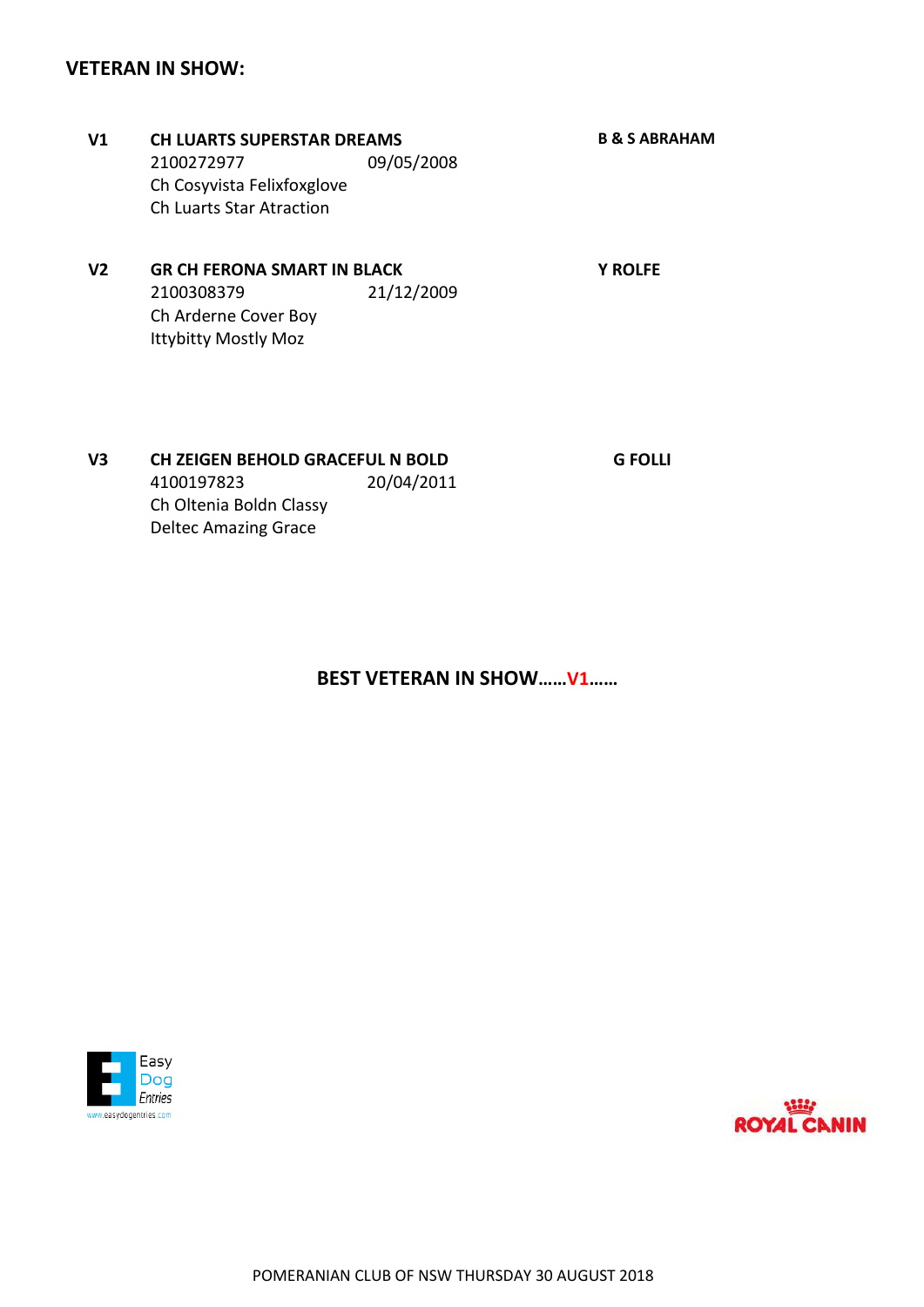#### **PROPERTY CLASSES:**

#### *BEST ANY OTHER COLOUR*

- 50 Ferona Dark N Seductive
- 62 Mimbletown My Golden Star
- 71 Ch Zeigen Behold Graceful N Bold

**1 ST…50……**

#### *BEST COAT*

- 32 Ch Ferona Hearts On Fire
- 37 Sup Ch Pomquest Y So Serious

**1 ST…32……**

#### *BEST HEAD*

- 23 Amorea Shadow O Malli
- 32 Ch Ferona Hearts On Fire
- 71 Ch Zeigen Behold Graceful N Bold

**1 ST…32……**

#### *BEST GAIT*

- 23 Amorea Shadow O Malli
- 67 **A** Ch Ferona Sweet Sensation
- 62 Mimbletown My Golden Star
- 65 Ch. Pomquest Bewitched
- 71 Ch Zeigen Behold Graceful N Bold

**1 ST…23……**

#### *BEST TAIL*

- 53 Ch Ferona Won Classic Dream
- 70 Ch Zeigen Raising The Bar

**1 ST…53……**

#### *PARENT & PROGENY*

- 39 Ch Delrunda Lord O Manor
- 28 **A** Ch. Pomquest Rock The Box

**1 ST…28……**

#### *BREEDERS TEAM*

Pomquest

**A** Zeigen

**1 ST…POMQUEST……**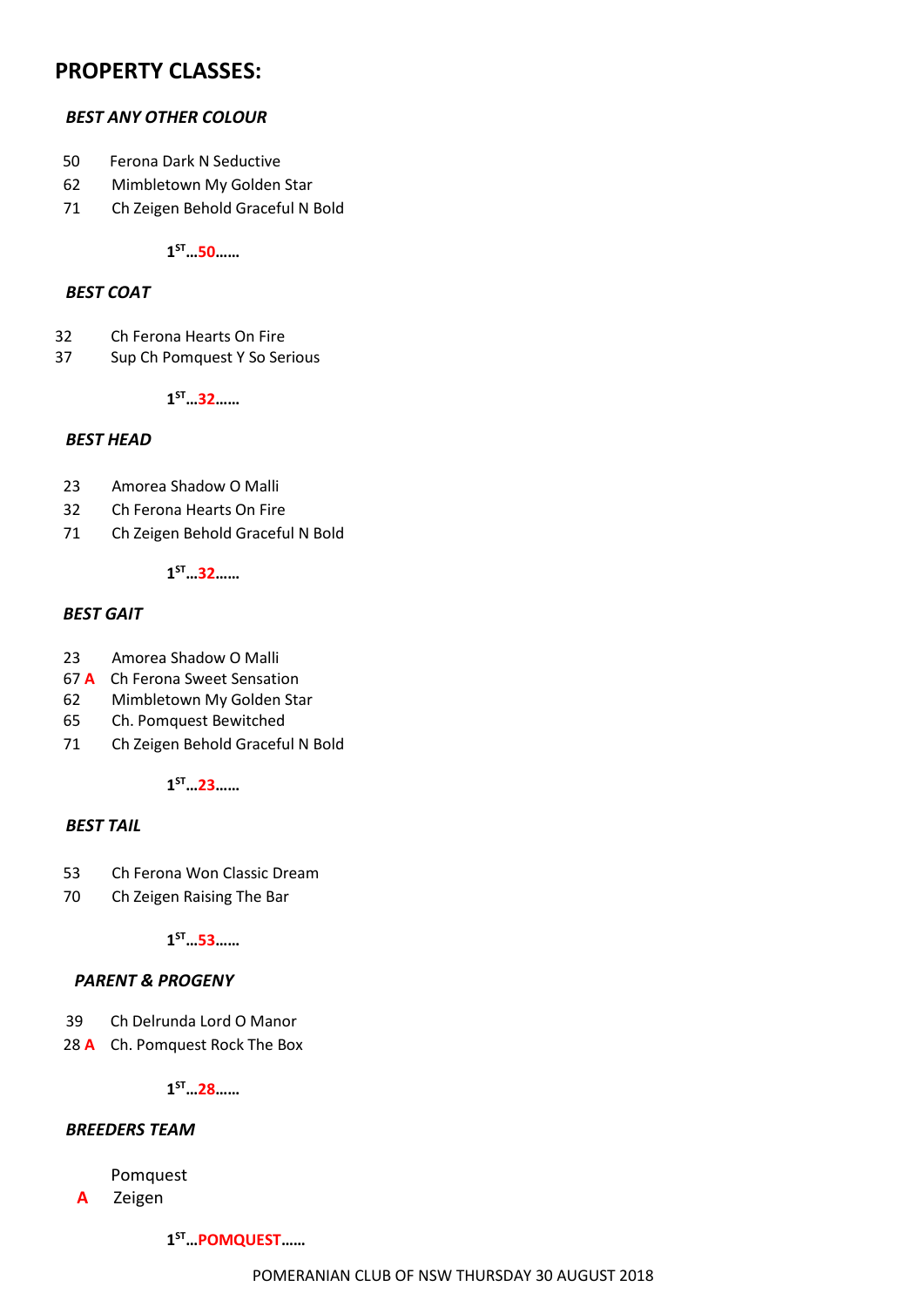

#### **JUDGE: MR M FUJITA (JAPAN)**

#### **BEST IN SHOW**

**…67……**

#### **RUNNER UP IN SHOW**

**…33……**

#### **BEST OPPOSITE SEX IN SHOW**

**…33……**

| DOG CHALLENGE 33                       | <b>RES DOG CHALLENGE 22</b>                    |
|----------------------------------------|------------------------------------------------|
| <b>BITCH CHALLENGE  67</b>             | <b>RES BITCH CHALLENGE  55</b>                 |
| <b>BEST BABY PUPPY IN SHOW1</b>        |                                                |
| <b>BEST MINOR PUPPY IN SHOW17</b>      | <b>OPPOSITE BEST MINOR PUPPY IN SHOW  43</b>   |
| <b>BEST PUPPY IN SHOW 18</b>           | <b>OPPOSITE BEST PUPPY IN SHOW 46</b>          |
| <b>BEST JUNIOR IN SHOW 50</b>          | <b>OPPOSITE BEST JUNIOR IN SHOW 21</b>         |
| <b>BEST INTERMEDIATE IN SHOW22</b>     | <b>OPPOSITE BEST INTERMEDIATE IN SHOW 55</b>   |
| <b>BEST AUSTRALIAN BRED IN SHOW 32</b> | <b>OPOSITE BEST AUSTRALIAN BRED IN SHOW 63</b> |
| <b>BEST OPEN IN SHOW67</b>             | <b>OPPOSITE BEST OPEN IN SHOW33</b>            |
| <b>BEST NEUTER IN SHOW69</b>           |                                                |
|                                        | <b>OPPOSITE BEST NEUTER IN SHOW71</b>          |
| <b>BEST VETERAN IN SHOW  V1</b>        | <b>BEST ANY OTHER COLOUR 50</b>                |
| <b>BEST HEAD 37</b>                    | <b>BEST COAT 37</b>                            |
| <b>BEST TAIL  53</b>                   | <b>BREEDERS TEAM POMQUEST</b>                  |

ALL PRIZES ARE MADE BY WENDY WESTERSIDE

Congratulations!